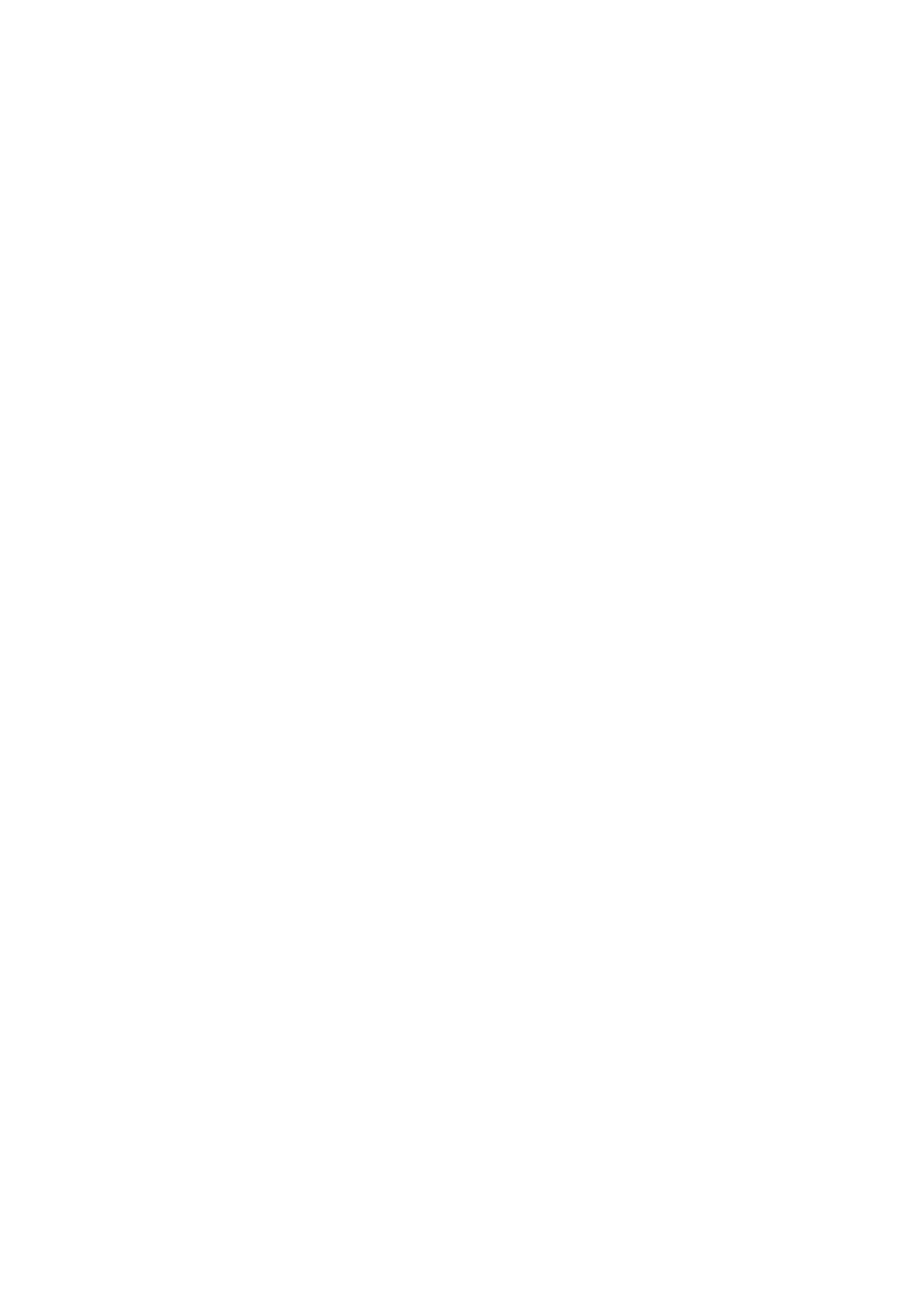# *Gauss Skizze* - Operad and monodromy on semisimple Frobenius manifolds

Noémie C. Combe

Max-Planck-Institut für Mathematik Vivatsgasse 7 53111 Bonn Germany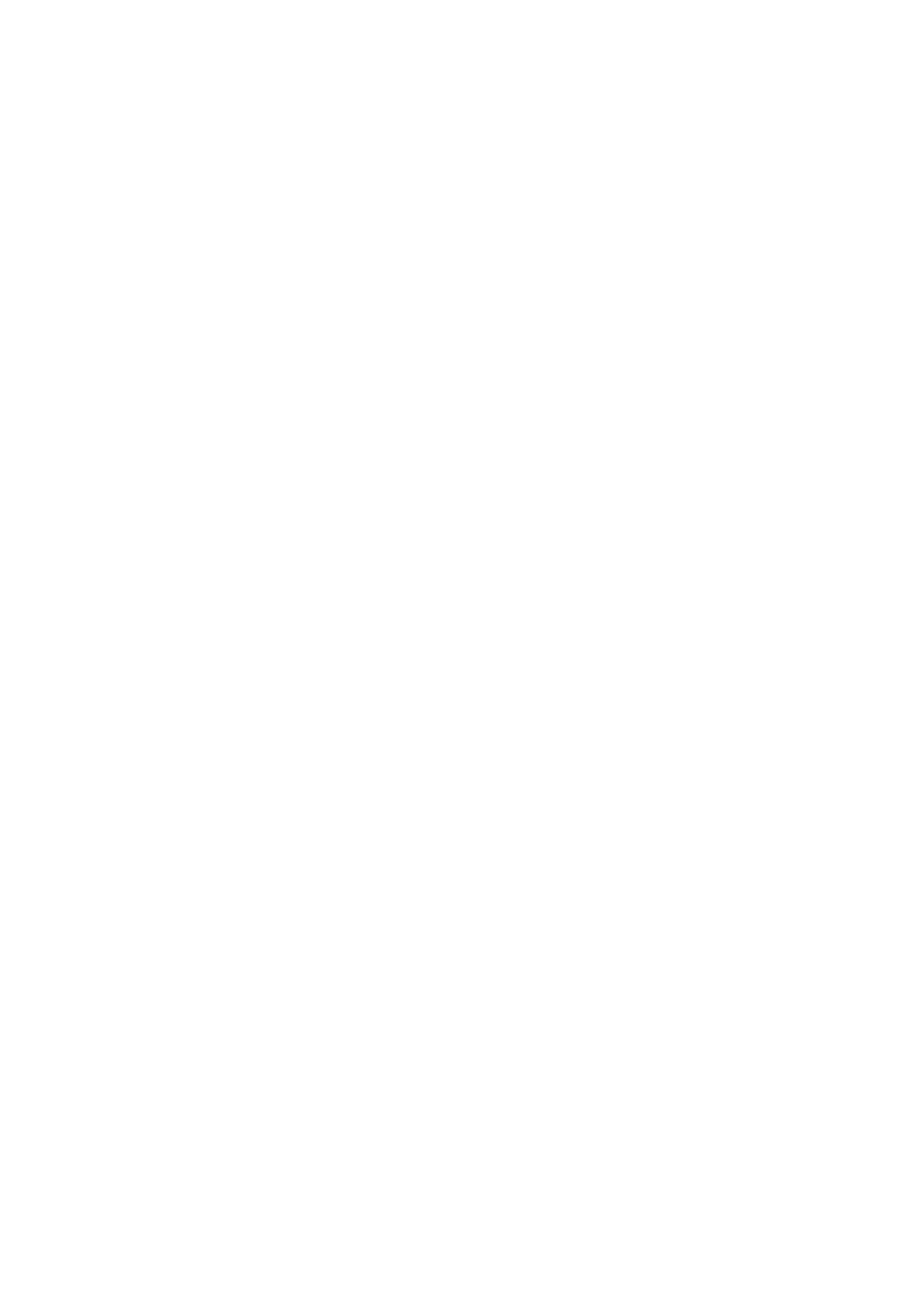# *GAUSS SKIZZE* - OPERAD AND MONODROMY ON SEMISIMPLE FROBENIUS MANIFOLDS

#### NOÉMIE C. COMBE

#### **CONTENTS**

| Introduction                                                       | $\overline{2}$ |
|--------------------------------------------------------------------|----------------|
| Cosimplical model for configuration spaces<br>1.1.                 | 3              |
| Configuration spaces and moduli spaces<br>1.2.                     | 5              |
| Operads, weak partitions and totally ordered sets<br>1.3.          | 6              |
| Monodromy and Frobenius manifolds<br>2.                            | 8              |
| Frobenius manifolds<br>2.1.                                        | 8              |
| 2.2. The space of polynomials                                      | 9              |
| 2.3. Monodromy                                                     | 10             |
| 3. Gauss Skizze-op, Graph modifications and monodromy              | 11             |
| Graphs<br>3.1.                                                     | 11             |
| <b>Geometric realisations</b><br>3.2.                              | 13             |
| 3.3.<br>$Gs$ -op                                                   | 13             |
| 3.4. Modifications of graphs                                       | 14             |
| 3.5. Metamorphosis of graphs                                       | 15             |
| 4. Gauss Skizze braid-operad, associahedra and the mosaic operads  | 17             |
| From Gs-op to Braid <i>Gauss Skizze</i> -operad<br>4.1.            | 17             |
| 4.2. Associahedra and mosaic operads in <i>Gauss-skizze</i> operad | 19             |

I wish to thank the Max Planck Institute for Mathematics for supporting my research. All my gratitude goes towards Yuri Ivanovitch Manin, with whom I had amazing discussions. Yuri Ivanovitch suggested to name the *Gauss-Skizze* - a certain type of graphs, introduced by Gauss - by *dessins du vieillard* , in contrast to the Grothendieck's *dessins d'enfant*: similarities between those two objects being striking. I wish to thank Pascal Lambrechts for having introduced me to this cosimplicial model, to Hanna Nencka for valuable remarks, and also to Felix Wierstra and Jose Manuel Moreno for discussions around tea time at the ´ Max Planck Institute, about the braid operad. I wish also to thank Hans Henrik Rugh for many important discussions concerning the monodromy and the intertwining of roots; to Leila Schneps and Pierre Lochak for discussions on the *dessins d'enfant*.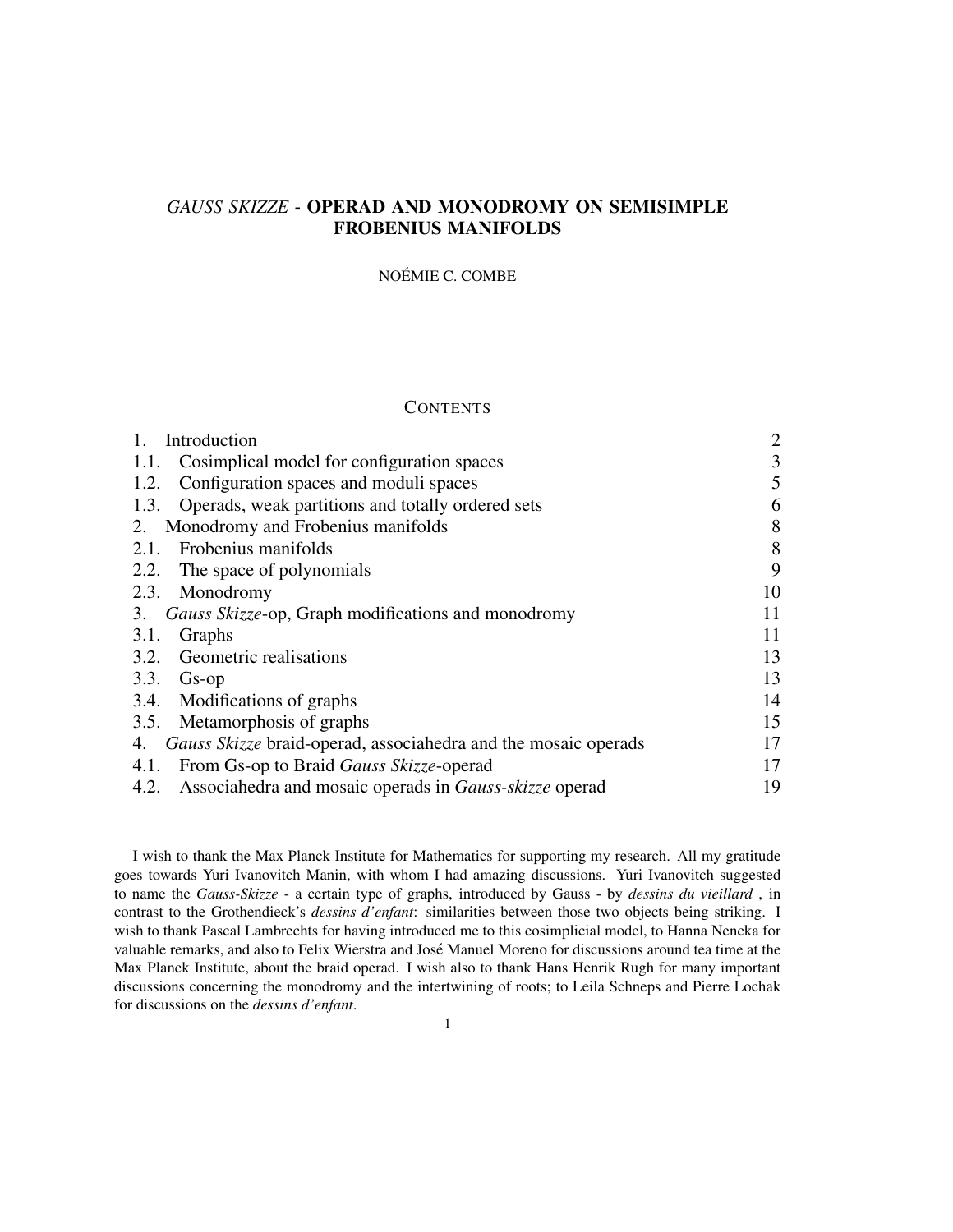# References 22

ABSTRACT. In this paper we consider the configuration space of n-marked points in the complex plane and introduce the *Gauss Skizze* -operad, which is homotopically equivalent to the little disk operad. This construction leads us to define a *Gauss Skizze*-braid operad , which is an operad equivalent to the classical Artin braid operad. This is done by merging together completely different approaches : a cosimplical model for configuration spaces and one of the constructions of Frobenius manifolds using classical complex space of polynomials, and the monodromy on the Frobenius manifold, around the discriminant locus. Our construction is done using a special category of graphs. We introduce a new way of understanding the little disk operad and related algebraic structures. Through this work, we point out hidden geometrical similarities between the approaches given for  $\overline{\mathcal{M}}_{0,n}(\mathbb{R})$ and  $\overline{\mathcal{M}}_{0,n}(\mathbb{C})$ .

#### 1. INTRODUCTION

In this paper we introduce the *Gauss Skizze* operad (Gs-op, in short) for the space of configurations of  $n$  marked points in the complex plane. The Gs-op is a topological operad, which is homotopically equivalent to little disc operad [5] and which gives the possibility of having information concerning the critical values and critical points of polynomials of high degree. There exist important similarities between this *Gauss-Skizze* and the Grothendieck *dessins d'enfant* [28]. A detailed study concerning the *Gauss-Skizze* can be found in [9, 10, 11] and are used more implicitly in [12, 13, 14].

Not only this approach establishes a more explicit bridge between the geometric results found for the real locus of the moduli space  $\overline{\mathcal{M}}_{0,n}(\mathbb{R})$  [17, 18, 20, 29] and in the complex version  $\overline{\mathcal{M}}_{0,n}(\mathbb{C})$  (see for example [30, 31, 16, 22]), but also gives a great deal of information about the monodromy occurring for small loops around the discriminant locus of the configuration space. The study of the monodromy on the Frobenius manifold, using the Gs-op is a construction which leads us to define the *Gauss Skizze*-braid operad being equivalent to the classical Artin braid operad.

A stepping stone towards the construction of this new Gs-op is to use the categorical language introduced in [26, 27, 34, 35, 43, 44] for configuration spaces of marked points in the Euclidean space. This approach fits perfectly the language used in one of the constructions of Frobenius manifolds [39] and which was extensively used by Dubrovin [19] and Manin [39], as well as Arnold and his school in the seventies [1, 2, 3, 8, 47, 48, 49], to study configuration spaces and marked points as a space of complex polynomials.

Merging those two approaches, and using the technique relying on Gauss drawings (see [23, 24, 25, 4]), we show the existence of a new point of view on the little disc operad and related algebraic structures.

First, we recall the cosimplicial model from [43, 44, 34, 35], constructed from the configuration spaces. Historically, the utility of this model was to consider the topology of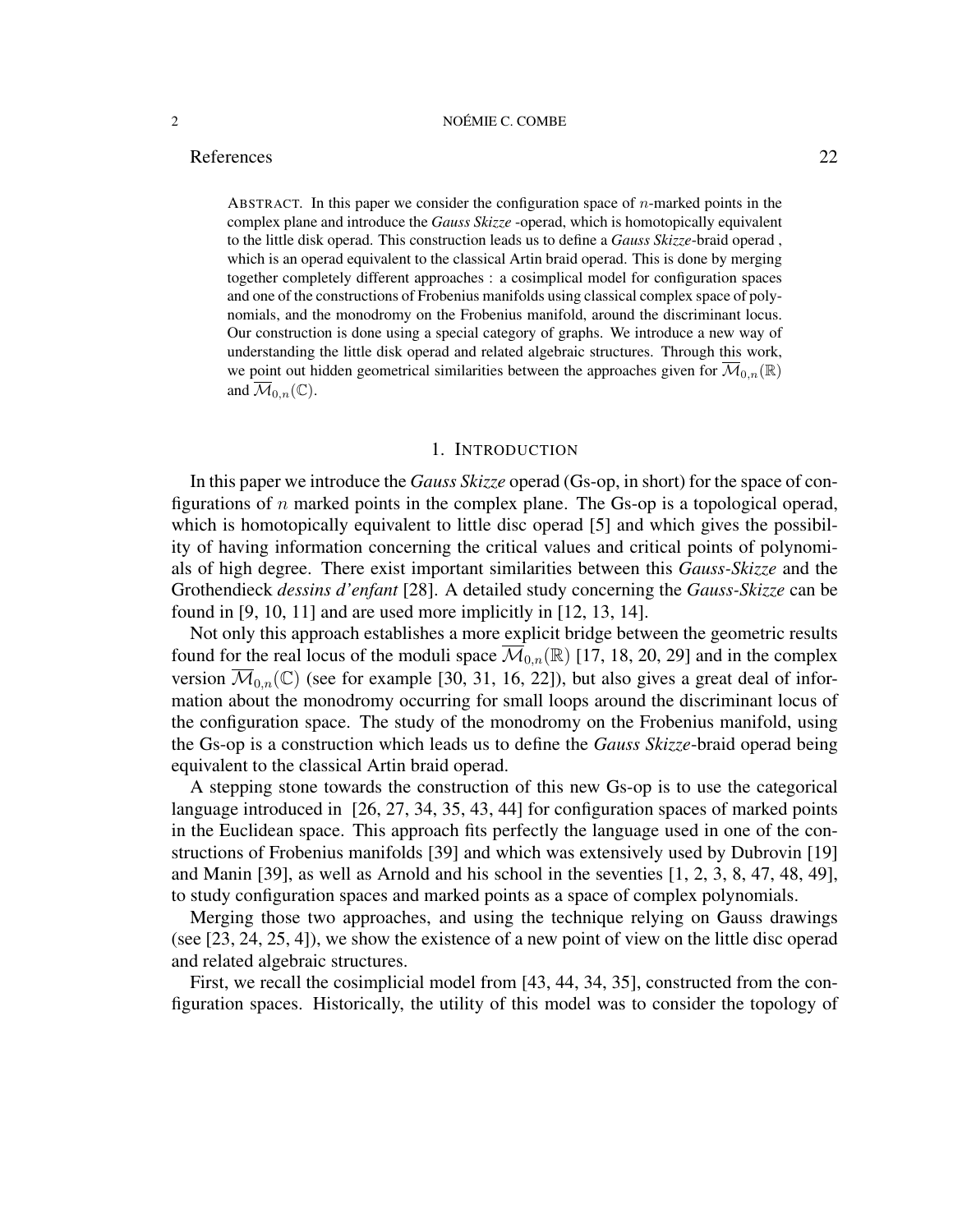spaces of knots (note that for that approach the real dimension of the affine space is of dimension greater or equal to 4). We adopt this approach, however in a completely different perspective: the real dimension of the affine space being 2 there, are no relations to spaces of knots.

Second, we introduce our tool: the category of special decorated graphs and operations on those graphs. Third, we explain how, by using this tool, we can develop a new interpretation of the little 2-disc operad and use it as a bridge connecting results for  $M_{0,n}(\mathbb{R})$ and the complex version  $M_{0,n}(\mathbb{C})$ . We wish to point out some hidden relations between the real and complex configuration spaces (resp. moduli spaces) of  $n$  marked points on the genus 0 curve; as well as to establish deeper bridges between the known results for  $\mathcal{M}_{0,n}(\mathbb{R})$  and  $\mathcal{M}_{0,n}(\mathbb{C})$ .

1.1. Cosimplical model for configuration spaces. The consideration of so-called configuration spaces of points on the projective complex (or real) line, emerged from the interest of physicists in Conformal Field theory. A configuration space Conf $_d(\mathbb{C})$  of d marked points on the complex plane is :

$$
Conf(\mathbb{C}) = \{ (x_1, ..., x_d) \in \mathbb{C}^d | x_i \neq x_j \}.
$$

One can investigate those configuration spaces using cosimplicial models. We borrow the cosimplicial model which has been constructed for the space of long knots  $\mathbb{R} \hookrightarrow \mathbb{R}^d$ , for  $d \geq 4$  (presented in [43, 44, 35]) and apply it to the more specific case of configurations spaces with marked points on the complex plane. We briefly recall some general facts about cosimplicial models. For more details we recommend [6] and [7].

A cosimplicial object over a category C consists of a diagram in C indexed by the category  $\Delta$  of finite ordinal numbers. It is formed from objects  $X^n \in C$  for  $n \geq 0$  with *coface* maps  $d^i: X^n \to X^{n+1}$  for  $1 \leq i \leq n$  and *codegeneracy* maps  $s_j: X^{n+1} \to X^n$ ,  $1 \leq j \leq n$  satisfying the usual cosimplicial identities ([7] p. 267). To a cosimplicial object over  $C^{op}$ , corresponds a cosimplical object over  $C$ .

By a simplicial model category, we mean a model category  $C$  which is also a simplicial category satisfying axioms:

- (1) the object  $X \otimes K$  and  $hom(K, X)$  exist for each  $X \in C$  and each finite  $K \in S$ .
- (2) if  $i : A \to B \in C$  is a cofibration and  $p : X \to Y \in C$  is a fibration, then:

$$
map(B, X) \to map(A, X) \times_{map(A, Y)} map(B, Y),
$$

is a fibration in S which is trivial if either i or p are trivial.

As is mentioned in [6], when C is a model category, there is an induced model category structure on the category of cosimplicial objects over  $C$ . By simplicial category, is meant a category C enriched over S, and we write  $map(X, Y) \in S$  for the mapping space of  $X, Y \in C$ .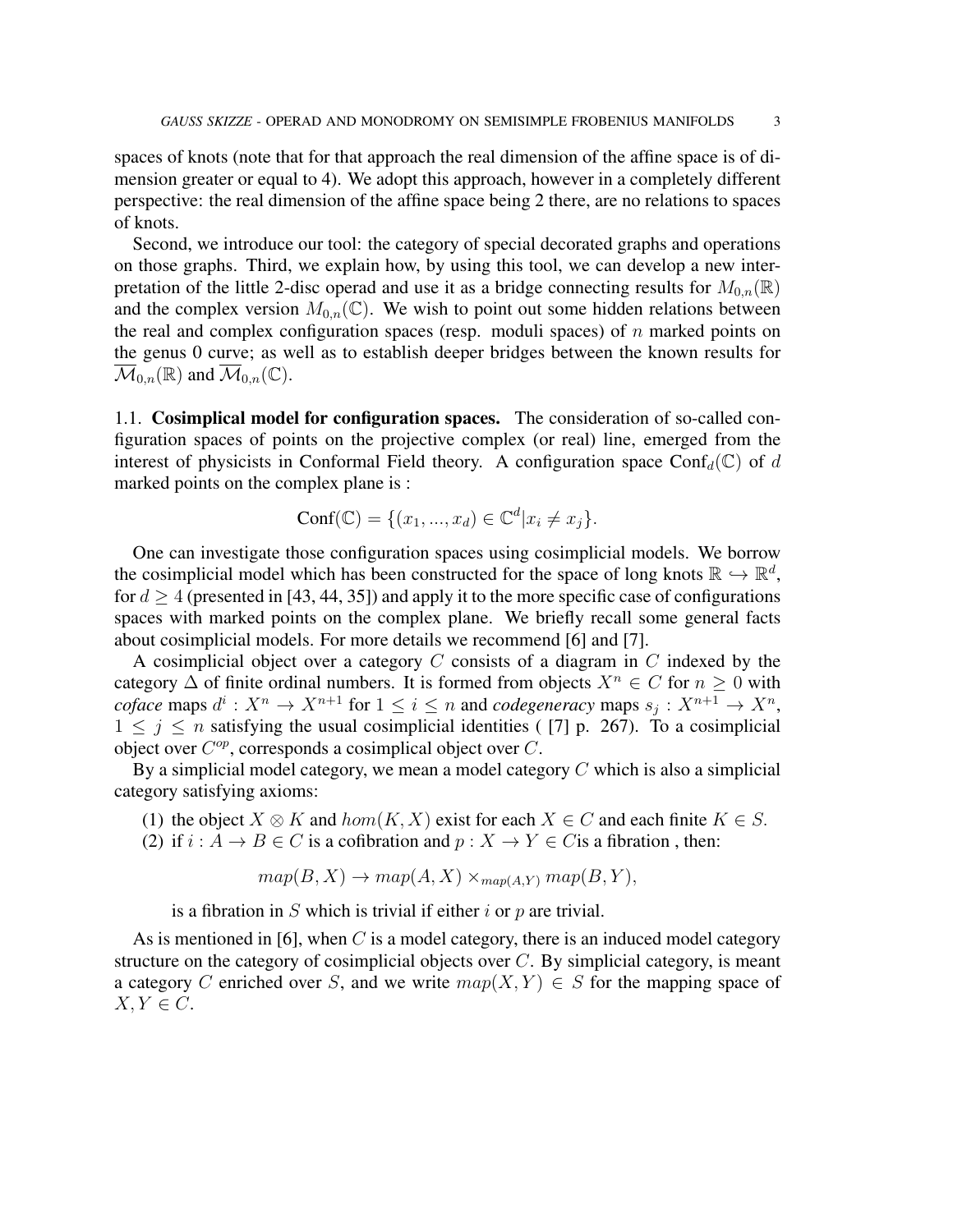Let M be a smooth manifold with non - empty boundary (2-disc in our case). The n-th entry of the considered cosimplicial model is given by the Cartesian product  $M<sup>n</sup>$ . Fix two unit tangent vectors  $\alpha \in UTM$  (resp.  $\beta \in UTM$ ), located on the boundary of M pointing inward (resp. outward).

We consider configurations spaces Conf $(M)$ . Elements of  $UTM$ , the unit tangent bundle to M, are denoted by  $\xi = (x, v)$ , with  $x \in M$  and  $v \in UT_xM$  with  $||v|| = 1$ .

We consider the configuration space  $Conf_q(M)$ , consisting of  $(q + 2)$ -tuples,

$$
\xi_0 = (x_0, v_0), \xi_1 = (x_1, v_1), \dots, \xi_{q+1} = (x_{q+1}, v_{q+1})) \in (UTM)^{q+2}
$$

such that  $\xi_0 = \alpha, \xi_{q+1} = \beta$  and  $x_i \neq x_j$ .

For our purposes, it is necessary to take a Fulton-MacPherson compactification  $\overline{\text{Conf}}(M)$ . The idea of the construction is that elements of  $Conf(M)$  consist of some "virtual" configurations, where the marked points  $x_i$  and  $x_j$  may be equal - in which case, some extra data serves to distinguish two points infinitesimally close , as explained in the definitions 4.1 and 4.12 of [43]).

Very important to us, in the construction for the doubling maps for this cosimplicial model. Let  $0 \leq i \leq q$ :

(1) 
$$
d^i : \overline{\text{Conf}}_{q-1}(M) \to \overline{\text{Conf}}_q(M)
$$

$$
(\xi_0, ..., \xi_i, ..., \xi_q) \mapsto (\xi_0, ..., \xi_i, \xi'_i, ..., \xi_q),
$$

where  $\xi' = (x'_i, v_i)$  with  $x_i = x'_i$  but infinitesimally  $x'_i - x_i = v_i$ . Whereas, the forgetting maps are defined as follows:

(2) 
$$
s_j : \overline{\text{Conf}}_q(M) \to \overline{\text{Conf}}_{q-1}(M),
$$

$$
(\xi_0, ..., \xi_i, ..., \xi_q) \mapsto (\xi_0, ..., \hat{\xi}_i, ..., \xi_q),
$$

where  $\hat{\xi}_i$  means that this point is "forgotten".

**Remark 1.** As was pointed out in [43] definition 6, by defining forgetting maps  $s_j$ , a *natural guess would be that this gives a cosimplicial space with*  $d_i$  *as cofaces and*  $s_j$  *as codegeneracies. However, this is not true: certain cosimplicial identities are not satisfied. To remedy, it is possible to replace*  $\text{Conf}_q(M)$  *by a homotopy equivalent quotient, for which the induced map satisfy the cosimplicial identities. This latter space is denoted by*  $C' \langle [M, \partial] \rangle$ . The cosimplicial space is given by

$$
X_{\bullet}\{C' \langle [M, \partial] \rangle, d_i, s_j\}_{q \ge 0}.
$$

Two important tools are used in the cosimplicial model: the maps  $\theta$  and  $\delta$ . We denote by  $S$  a finite set of points. Let  $x$  be a given configuration.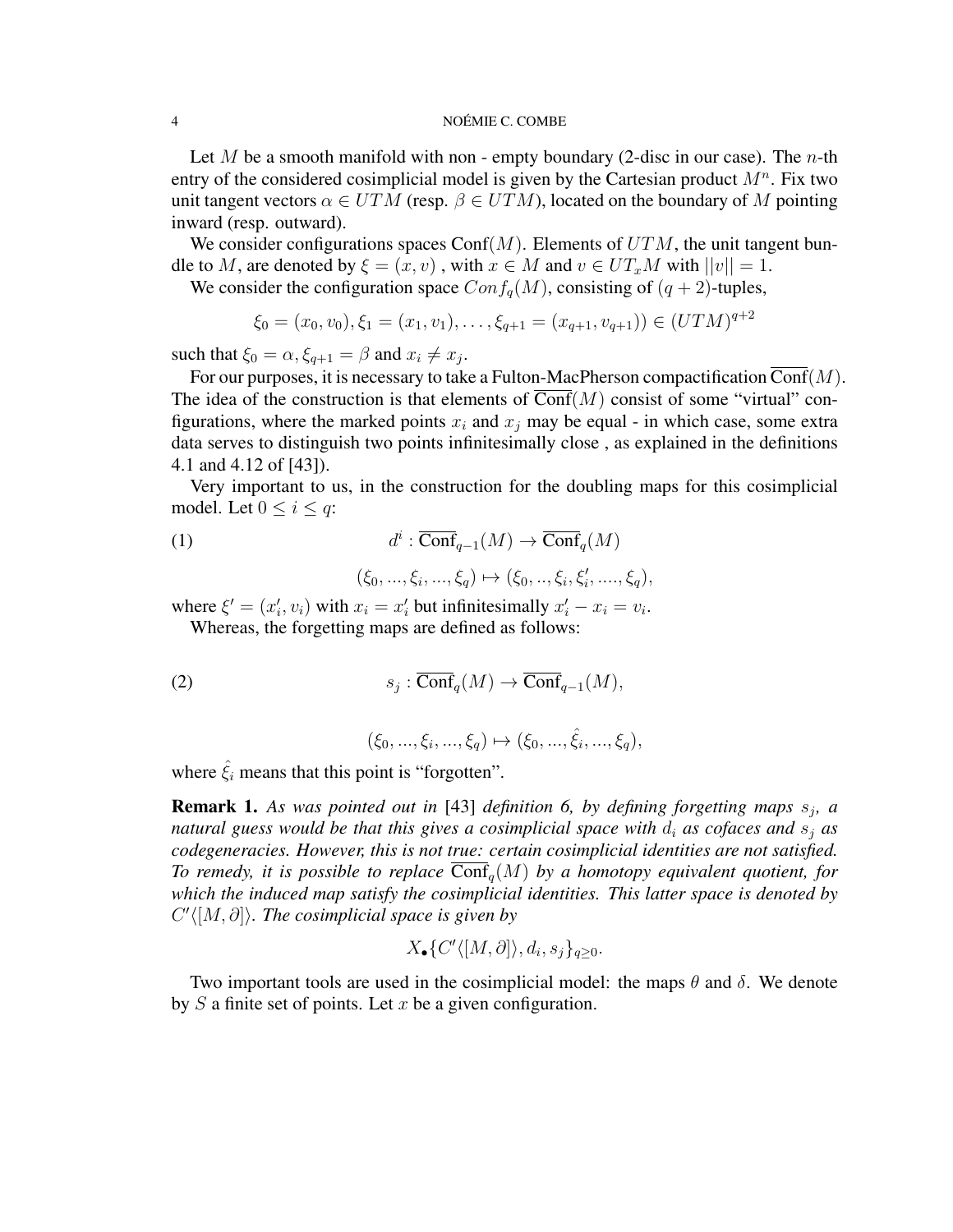(1) Take two distinct elements  $a$  and  $b$  in  $S$ :

$$
\theta_{a,b} : \mathrm{Conf}_S(M) \to \mathbb{S}^1
$$

$$
\theta_{a,b}: x \mapsto \frac{x(b) - x(a)}{||x(b) - x(a)||}.
$$

This map gives the direction between vectors given two points of the configuration  $\mathcal{X}$ .

(2) For three distinct elements  $a, b, c$  in S, we define their relative distance map:

$$
\delta_{a,b,c} : \text{Conf}_S(M) \to [0, +\infty)
$$

$$
x \mapsto \frac{||x(a) - x(b)||}{||x(a) - x(c)||}.
$$

For three different points a, b, c in S and  $x \in \overline{\text{Conf}}_S$  we adopt the notation:

 $x(a) \cong x(b)$  rel  $x(c)$ ,

if their relative distance is zero.

Remark 2. *Note that up to translations and dilatation, any configuration can be recovered from direction*  $\theta$  *and the relative distances*  $\delta_{a,b,c}$ *.* 

Proposition 1. *Let* x *be a given point in the Fulton-MacPherson compactified configuration space. We have the following equivalent conditions:*

- (1) x *lies in the boundary of the configurations space,*
- (2) *(if and only if) there exist three points* a, b, c *in* S*, such that* a *and* b *are relatively close, with respect to c. This is denoted by*  $x(a) \cong x(b)$  rel  $x(c)$ *.*

1.2. Configuration spaces and moduli spaces. Fadell and Neuwirth [21] were first to investigate these spaces, in a formal manner.

There are many different ways of looking at those configuration spaces. One way of looking at configuration spaces is by using their relation to moduli spaces. This relation is first given by noticing that :

$$
Conf_n(\mathbb{C}) \cong Conf_{n+1}(\mathbb{P}).
$$

Note that the points are non-coincident. So, both spaces are non compact and taking the quotient of those spaces by the action of  $PGL_2(\mathbb{C})$  (which is also non-compact) is problematic: it leads to a (natural) compactification of the spaces:

$$
\overline{\mathcal{M}}_{0,n} \cong \overline{\text{Conf}}_{n+1}(\mathbb{P})/PGL_2(\mathbb{C})
$$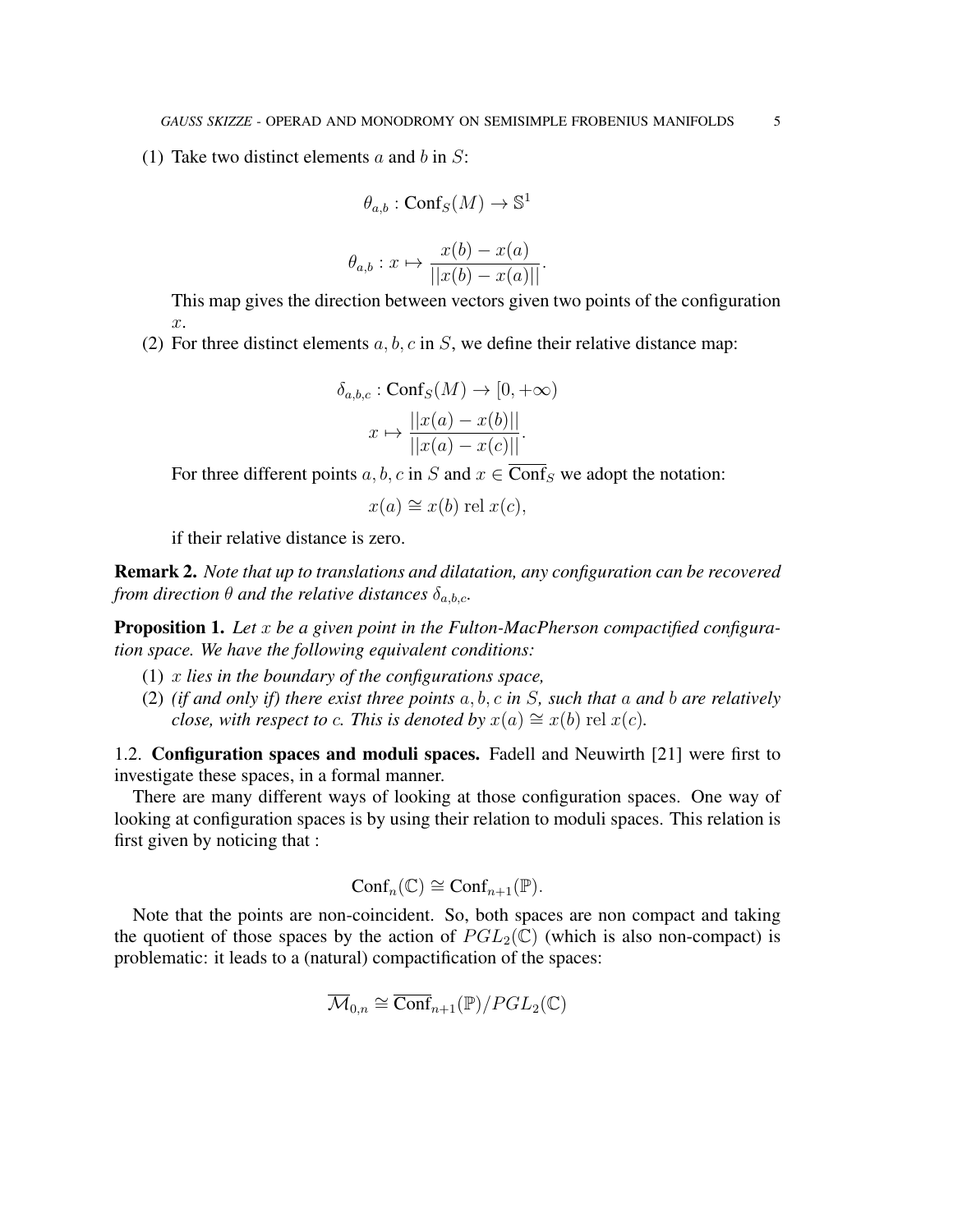Different approaches to the compactification have been given (Deligne-Mumford, Keel, Knudsen, Fulton-MacPherson,Kapranov [16, 22, 29, 31]) but for our purposes we will focus only on the compactification of Fulton-MacPherson. For the genus 0 case, the different methods of compactifications were shown to be equivalent.

We wish to point out some hidden relations between the real and complex configuration spaces (resp. moduli spaces) of n marked points on the genus 0 curve; as well as to establish deeper bridges between the known results for  $\overline{\mathcal{M}}_{0,n}(\mathbb{R})$  and  $\overline{\mathcal{M}}_{0,n}(\mathbb{C})$ .

Let us start by recalling a very basic step, given by the following commutative diagram.

$$
\operatorname{Conf}(\mathbb{R}) \xrightarrow{\phi} \operatorname{Conf}(\mathbb{C})
$$
  

$$
\downarrow^{\psi}
$$
  

$$
\overline{\mathcal{M}}_{0,*+1}(\mathbb{R}) \xrightarrow{\eta} M_{0,*+1}(\mathbb{C})
$$

The upper right corner is the homotopy equivalence of the little discs operad; whereas the space in the upper left corner is the classical  $A_{\infty}$  operad  $\{\Sigma_{*} \times K_{*-1} \}$ . The moduli space  $\mathcal{M}_{0,k}(\mathbb{R})$  is described by the surjective map:

$$
\Sigma_n \times_{D_n} K_{n-1} \to \overline{\mathcal{M}}_{0,n}(\mathbb{R}),
$$

where the symbol  $D_n$  stands for the dihedral group of order 2n and  $K_{n-1}$  is the associahedron ( $D_n$  acts as a group of isometries on  $K_{n-1}$ ).

More precisely, this map is a bijection on the interior of the cells and, from Theorem 3.1.3 [15] its is known that these real moduli spaces are tesselated by the Stasheff associahedra (there are  $\frac{(n-1)!}{2}$  copies of  $K_{n-1}$  tesselating  $\overline{\mathcal{M}}_{0,n}(\mathbb{R})$ ).

For the next step, it is necessary to mention the definition of the operadic structure on this configuration space, Conf<sub>o</sub> = {Conf<sub>n</sub>}<sub>n>0</sub>. We will principally be interested in the Fulton-MacPherson operad. In particular, we heavily rely on the construction explicited in Lambrechts [35]. It is mostly convenient to our approach, since it establishes a relation between the real approach  $\mathcal{M}_{0,n}(\mathbb{R})$  and  $\mathcal{M}_{0,n}(\mathbb{C})$ .

This operad is homotopy equivalent to many other operads such that the Little  $N$ -balls operad (or the little N-cube operad) [5]. The space  $Conf_n$  is a compact manifold with corners, obtained by adding a boundary to the regular (and open) manifold  $Conf_n$  (i.e where points of  $\mathbb C$  do not collide). The operad of structure of Conf<sub>n</sub> corresponds to the inclusions of various faces of the boundary.

1.3. Operads, weak partitions and totally ordered sets. Consider a symmetric monoidal category  $C$ . Let  $Fin$  be the category of finite sets with the bijections. Given any subset  $S \subset S'$ , we write  $S/S' := S \setminus S' \sqcup \{*\}.$ 

An operad in C is a presheaf  $\mathcal{F}: Fin^{op} \to C$  endowed with partial composition,

 $\mathcal{F}(S/S') \otimes \mathcal{F}(S) \to \mathcal{F}(S'),$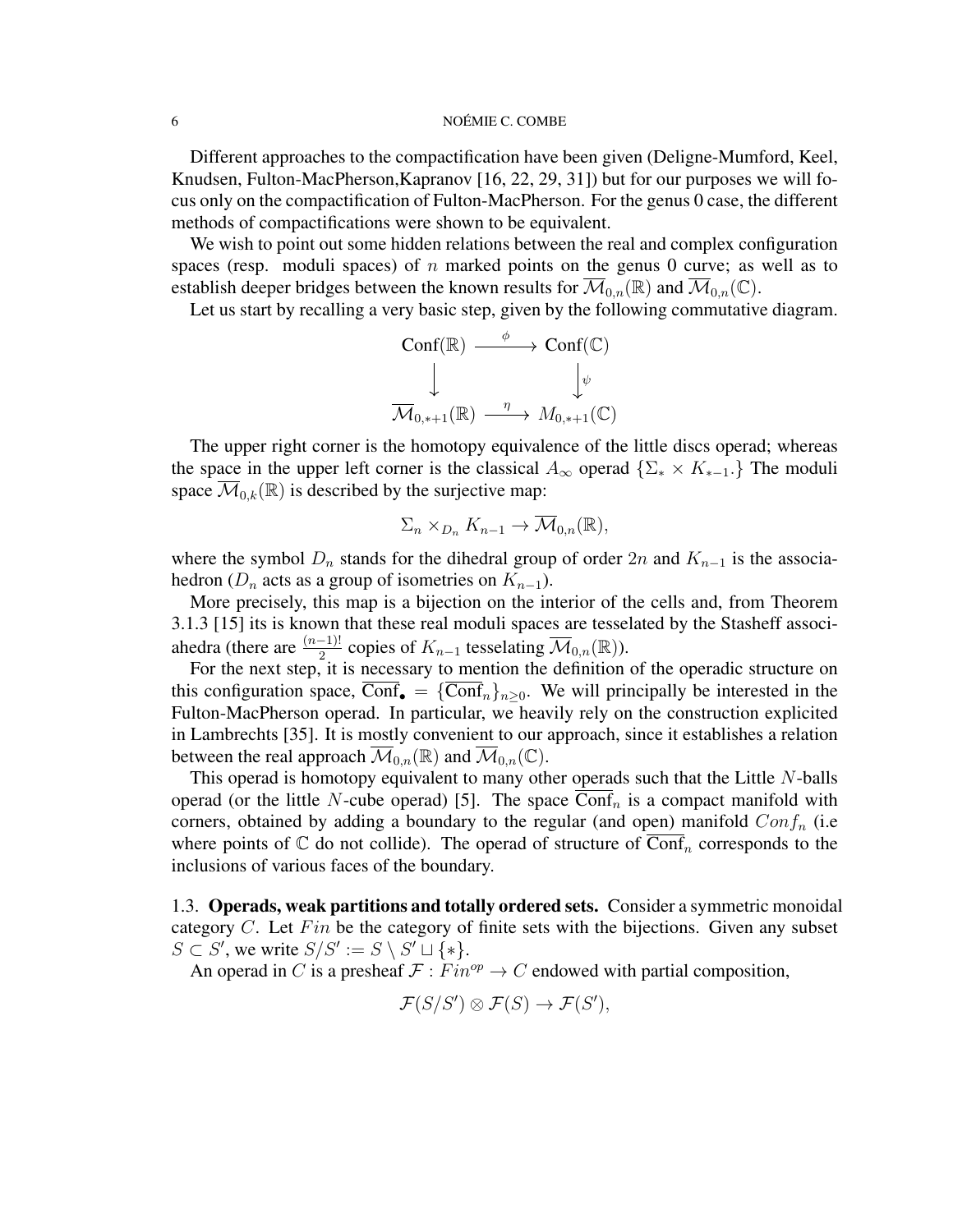for any  $S \subset S'$  and unit  $\eta : 1_C \to \mathcal{F} : (\{*\})$  such that equivariance, associativity axioms are satisfied [40].

1.3.1. *The little disc operad.* Boardman and Vogt have constructed a topological operad called little disc operad [5].

Consider a unit disc D in  $\mathbb C$  and let  $O(n)$  be a topological space.

$$
O(n) = \left\{ \begin{pmatrix} z_1 & \dots & z_n \\ r_1 & \dots & r_n \end{pmatrix} \in \begin{pmatrix} D^n \\ \mathbb{R}^n_+ \end{pmatrix} | \text{the discs} \quad r_i D + z_i \quad \text{are disjoint subsets of} \quad D \right\}.
$$

The symmetric group  $\mathbb{S}_n$  acts on  $\mathbb{P}^n$  by permuting the discs. The product operation in this operad is defined by glueing disks.

If

$$
a = \begin{pmatrix} z_1 & \dots & z_k \\ r_1 & \dots & r_k \end{pmatrix} \quad \text{and} \quad b_i = \begin{pmatrix} w_1^i & \dots & w_{n_i}^i \\ s_1^i & \dots & s_{n_i}^i \end{pmatrix},
$$

then, the final output of the product operation is:

$$
\begin{pmatrix} r_1w_1^1 + z_1 & \dots & r_1w_{n_1}^1 + z_1 & \dots & r_kw_1^k + z_1 & r_kw_{n_k}^k + z_k \\ r_1s_1^1 & \dots & r_1s_{n_1}^1 & \dots & r_ks_1^k & r_ks_{n_k}^k \end{pmatrix}.
$$

The map from the topological spaces  $O(n)$  to the configuration space Conf<sub>n</sub>(C) defined by

$$
\begin{pmatrix} z_1 & \dots & z_k \\ r_1 & \dots & r_k \end{pmatrix} \rightarrow (z_1, \dots, z_k)
$$

is a homotopy equivalence. One can easily move from those topological operads onto the braid operad (where the collection of objects are braid groups  $B_n$  given by  $\pi_1(\text{Conf}_n(\mathbb{C})) =$  $B_n$ ). The product operation is given by cabling  $B_d \times B_{i_1} \times ... \times B_{i_d} \to B_{i_1 + ... + i_d}$  as composition. We will show in the next section that we have a braid operad, defined in terms of the *Gauss Skizze*-operad, in short  $Gs - op$ .

1.3.2. *Weak partition and totally ordered set.* We define some notions such as the weak partition, following [35]. To do this, we fix two objects: a finite set  $S$  and a weak partition  $v : S \to P$ , where P is a linearly ordered finite set.

A *weak partition of a finite set* S is a map  $v : S \to P$  between two finite sets (here P is not required yet to be a linearly ordered finite set), where for a given  $p \in P$ , the preimages  $v^{-1}(p)$  are elements of the partition.

It is not required that v is surjective, so some of the elements  $v^{-1}(p)$  are allowed to be empty. The weak partition is degenerate if  $v$  is not surjective, and non-degenerate otherwise. From now on, we will simply say "partition" instead of a non-degenerate weak partition.

The (weak) partition  $v$  is ordered if its codomain  $P$  is equipped with a linear order. The undiscrete partition is the partition  $v : S \to \{1\}$  whose only element is S. We adopt the following notations: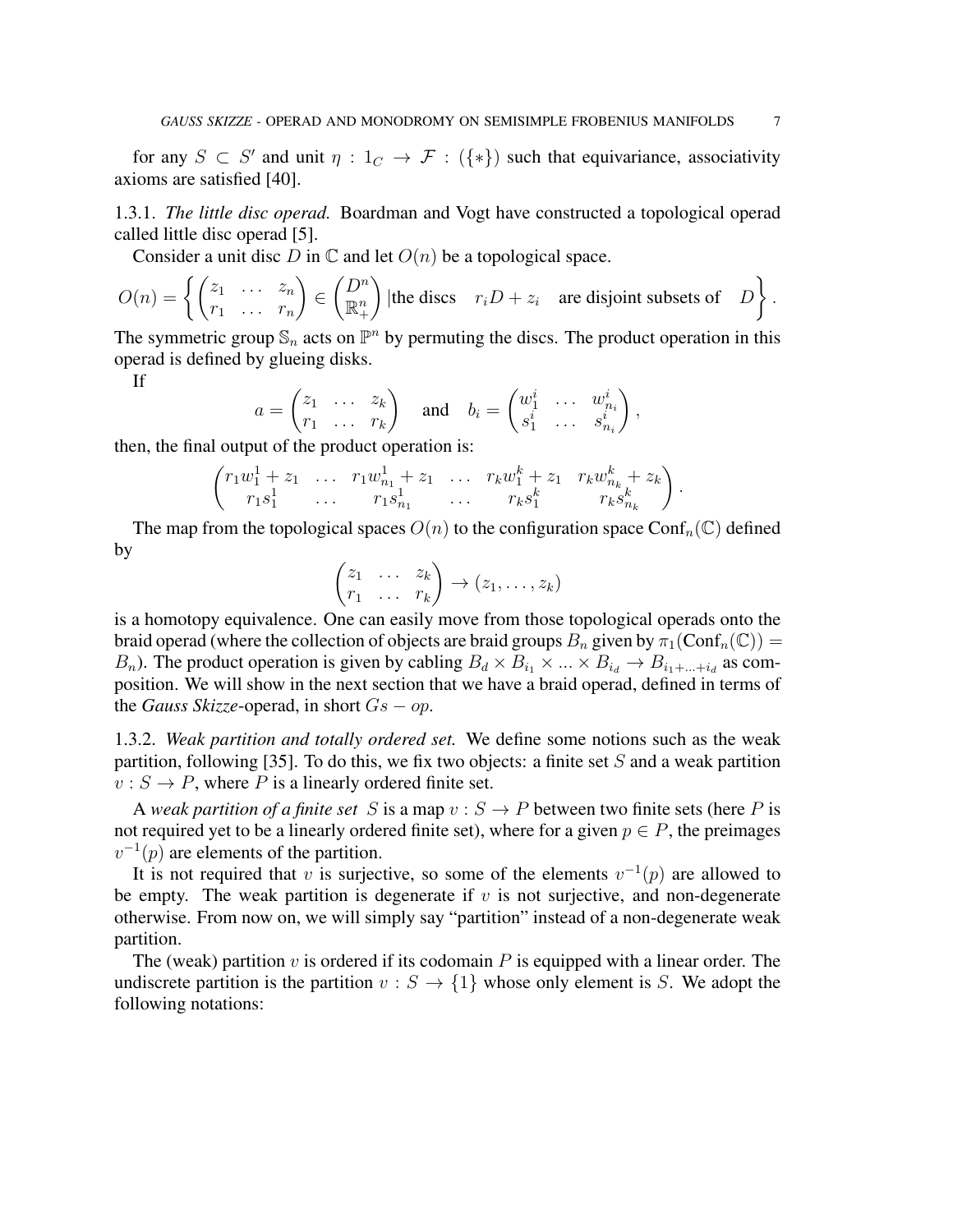(3) 
$$
P^* = \{0\} * P, A_P = v^{-1}(p), \text{and} \quad A_0 = P.
$$

A *linearly ordered* (or a totally ordered) set is a pair  $(L, \leq)$  where L is a set and  $\leq$  is a reflexive, transitive, and antisymmetric relation on L such for any  $x, y \in L$  we have  $x \leq y$ or  $y \leq x$ . We write  $x < y$  when  $x \leq y$  and  $x \neq y$ .

Given two disjoint linearly ordered sets  $(L_1, \leq_1)$  and  $(L_2, \leq_2)$  their ordered sum is the linearly ordered set  $L_1 \star L_2 := (L_1 \cup L_2, \leq)$  such that the restriction of  $\leq$  to  $L_i$  is the given order  $\leq_i$  and such that  $x_1 \leq x_2$  when  $x_1 \in L_1$  and  $x_2 \in L_2$ .

More generally, if  ${L_p}_{p \in P}$  is a family of linearly ordered sets, indexed by a linearly ordered set P, its ordered sum  $\star_{p \in P} L_p$  is the disjoint union  $\sqcup_{p \in P} L_p$  equipped with linear order  $\leq$  whose restriction to each  $L_p$  is the given order on that set such that  $x < y$  when  $x \in L_p$  and  $y \in L_q$  with  $p < q$  in  $P$ .

We have:

(4) 
$$
\prod_{p \in P^*} \overline{\text{Conf}}_{A_p} = \overline{\text{Conf}}_P \times \prod_{p \in P} \overline{\text{Conf}}_{v^{-1}(p)},
$$

which defines the operad structure:

$$
\Phi_v: \prod_{p\in P^*}\overline{\text{Conf}}_{A_p}\to \overline{\text{Conf}}_A,
$$

As a more intuitive explanation, the configuration  $x = \Phi_v((x_p)_{p \in P^*})$  is obtained by proceeding by a replacement, the *p*-th component  $x_0(p)$  of the configuration  $x_0 \in \overline{\text{Conf}_P}$ , for any point  $p \in P$ , by the configuration  $x_p \in \overline{\text{Conf}}_{A_P}$  made infinitesimal, see section 5.2 of [35].

The case of inserting two points - which are infinitesimally close - enter the perspectives described in [34, 35] where is defined a cosimplicial space. The *n*-th component Conf<sub>n</sub> of the cosimplicial space is some compactification of the configuration space of points in  $I \times \mathbb{R}^{d-1} = [0,1] \times \mathbb{R}^{d-1}.$ 

### 2. MONODROMY AND FROBENIUS MANIFOLDS

2.1. **Frobenius manifolds.** We start with reminding some basic notation and facts from [39].

Let us recall that an affine flat structure on the (super)manifold M is a subsheaf  $T_M^f \subset$  $T_M$  of linear spaces of pairwise (super)commuting vector fields, such that  $T_M = O_M \otimes T_M^f$ . Sections of  $T_M^f$  are called flat vector fields.

A *Frobenius manifold* is a quadruple  $(M, T_M^f, g, A)$ , where M is a supermanifold in one of the (classical) categories;  $g$  is a flat Riemannian metric compatible with the structure  $T_M^f$ ; A is an even symmetric tensor  $A: S^3(T_M) \to O_M$ .

This data must satisfy the following conditions :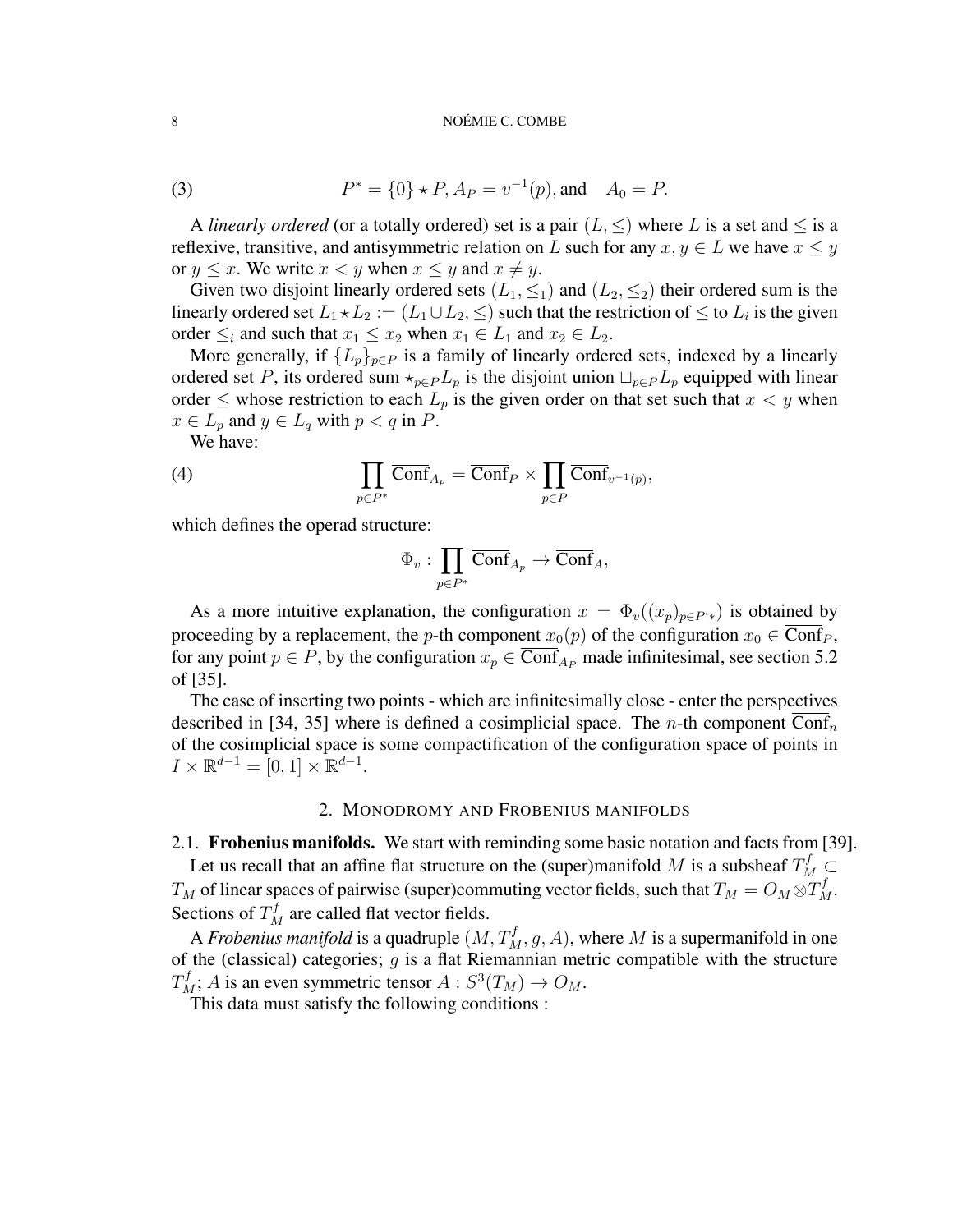• Potentiality of A. There exists a function  $\Phi$  verifying, for any flat vector fields  $X, Y, Z$ :

(5) 
$$
A(X, Y, Z) = (XYZ)\Phi.
$$

• Associativity. The symmetric tensor A together with the flat Riemannian metric  $q$ , define a unique symmetric multiplication  $\circ : T_M \otimes T_M \to T_M$  such that :

(6) 
$$
A(X, Y, Z) = g(X \circ Y, Z) = g(X, Y \circ Z).
$$

This multiplication must be associative.

In the analytic case, an affine flat structure can be described by a complete atlas whose transition functions are affine linear, one can find local coordinates  $x_a$  such that  $e_a$  =  $\frac{\partial}{\partial x^a} = \partial_a$  are commuting sets of linear independent vector fields. In flat local coordinates, the equation 5, becomes  $A_{abc} = \partial_a \partial_b \partial_c \Phi$  and equation 6, is rewritten as:

$$
\partial_a\circ\partial_b=\sum_cA^c_{ab}\partial_c,
$$

where  $A_{ab}^c := \sum_e A_{abe} g^{ec}, (g^{ab}) := (g_{ab})^{-1}.$ 

M is called *semisimple* if an isomorphism of the sheaves of  $O_M$ -algebras:

 $(T_M, \circ) \to (O_M^n,$  componentwise multiplication)

exists everywhere, locally.

The semisimplicity of the Frobenius manifold implies that, in the local basis  $(e_1, ..., e_n)$ of  $T_M$ , the multiplication takes the form:

$$
\left(\sum f_i e_i\right) \circ \left(\sum g_j e_j\right) = \sum f_i g_i e_i,
$$

and in particular

$$
e_i \circ e_j = \delta_{ij} e_j.
$$

In the dual basis, the metric ( $g(e_i, e_k) = \delta_{ik} g_{ii}$ ) is diagonal, and A also.

Moreover, we can introduce a local function (metric potential)  $\eta$ , defined up to addition of a constant, such that:  $g_{ii} = e_i \eta$ .

2.2. The space of polynomials. The space of polynomials is an example of semisimple Frobenius manifolds of arbitrary dimension (the construction is due to Dubrovin [19] and Saito [41]). Consider the *n*-dimensional affine space  $\mathbb{A}^n$  with coordinate functions  $a_1, ..., a_n$ . We identify the space  $\mathbb{A}^n$  with the space of degree  $n + 1$  polynomials  $P(z) =$  $z^{n+1} + a_1 z^{n-1} + \cdots + a_n$ . Let

$$
\pi: \tilde{\mathbb{A}}^n \to \mathbb{A}^n
$$

be a covering space of degree n! whose fiber over a point  $P(z)$  consists of the total orderings of the roots of  $P'(z)$ . In other words,  $\tilde{A}^n$  supports functions  $\rho_1, ..., \rho_n$  such that: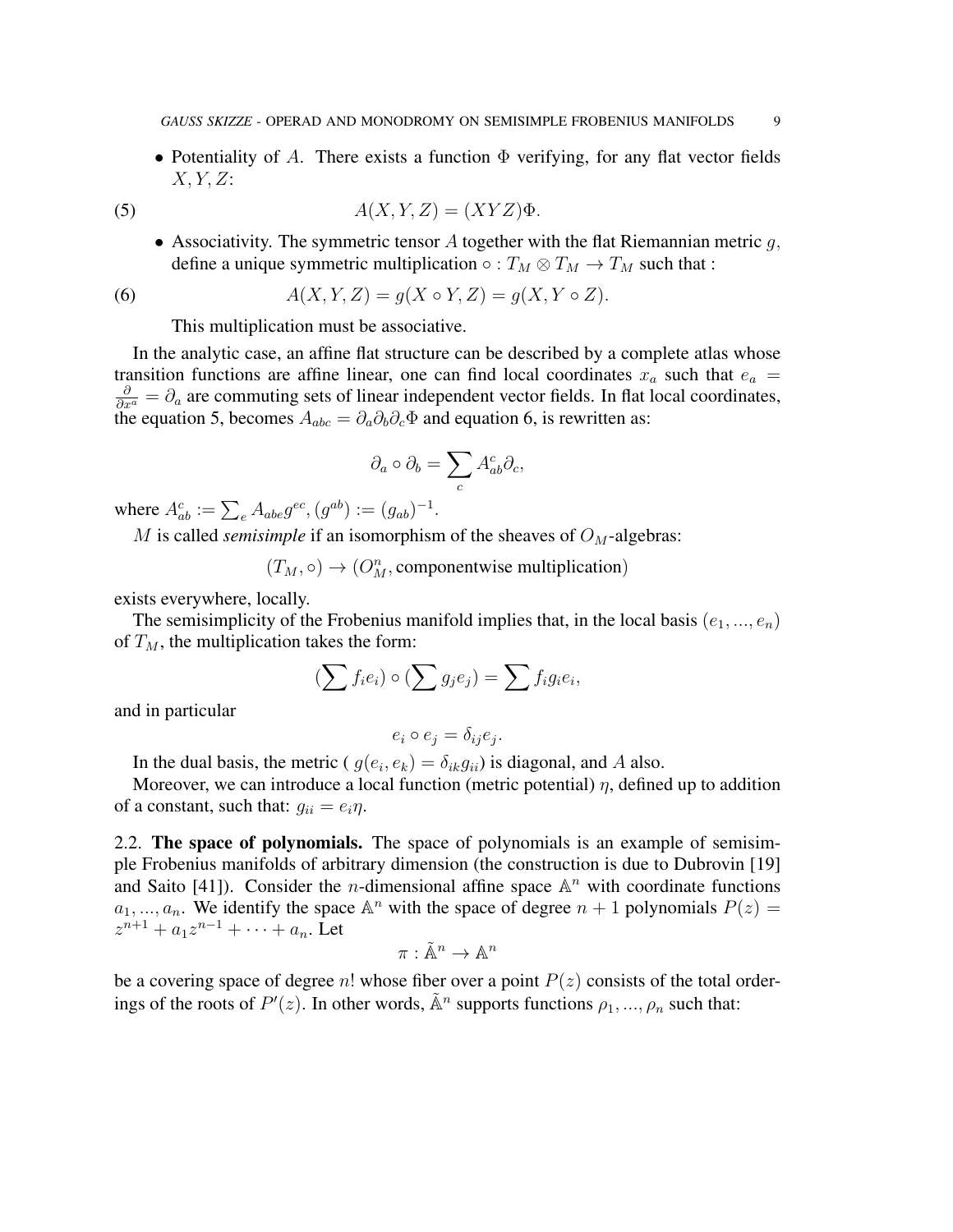$$
\pi^*(P'(z)) = (n+1) \prod_{i=1}^n (z - \rho_i);
$$
  

$$
\pi^*(a_i) = (-1)^{i+1} \frac{n+1}{n-i} \sigma_{i+1}(\rho_1, ..., \rho_n), i = 1, ..., n-1
$$

and  $\sigma_1(\rho_1, ..., \rho_n) = \rho_1 + ... + \rho_n = 0$ . We will omit  $\pi^*$  in the notation of lifted functions. Let  $M \subset \tilde{\mathbb{A}}^n$  be the open dense subspace in which :

- (1)  $\forall i$ ,  $P''(z_i) \neq 0$  that is  $\rho_i \neq \rho_j$  for  $i \neq j$ .
- (2)  $u^i := P(\rho_i)$  form local coordinates at any point.

M is a *semisimple Frobenius manifold* with the following structure data:

- (1) The *n*-tuple  $(u^i)$ , generate the canonical coordinates, the basis is given by  $e_i = \frac{\partial}{\partial u_i}$  $\frac{\partial}{\partial u^i},$ and the dual basis is generated by  $(du^i)$ .
- (2) Flat metric

$$
g = \sum \frac{(du^i)^2}{P''(\rho_i)}
$$

with metric potential

$$
\eta = \frac{a_1}{n+1} = \frac{1}{n-1} \sum_{i < j} \rho_i \rho_j = \frac{1}{2(n-1)} \sum \rho_i^2.
$$

2.3. **Monodromy.** The main instrument to calculate the monodromy of a Frobenius manifold coming from loops winding around the discriminant is a differential equation, with rational coefficients. Let  $\Sigma = \{t | det(g^{ij}(t)) = 0\}$  be a proper analytic subset of M, which is the discriminant locus of the Frobenius manifold. For the space of polynomials, the discriminant locus is the space of polynomials with multiple roots.

**Definition 1.** Let  $(P_t)_{t\in[0,1]}$  be a continuous path in the space of polynomials i.e. the *configuration space. By intertwining of a pair of roots*  $z_i(t)$  *and*  $z_j(t)$  *of*  $P_t$  *we mean the following:*

$$
\begin{cases} z_i(t) & = r \exp(2i\pi(\frac{t}{2} + t_1)) + z_0, \\ z_j(t) & = r \exp(2i\pi(\frac{t}{2} + t_2)) + z_0, \end{cases}
$$

*for*  $t \in [0, 1]$  *where*  $t_1$  *and*  $t_2$  *are the values of* t *such that*  $z_1(0) = z_1$  *and*  $z_2(0) = z_2$  *(up to exchanging the numbering of the roots, we may assume that*  $t_2 - t_1 = \frac{1}{2}$  $rac{1}{2}$ ) and  $z_0$  is a *complex point in the complex plane.*

Following [19], for flat coordinates, the equation of the linear pencil of the metrics is:

$$
(7) \t\t\t\t(g^{ij}-\lambda\eta^{ij}),
$$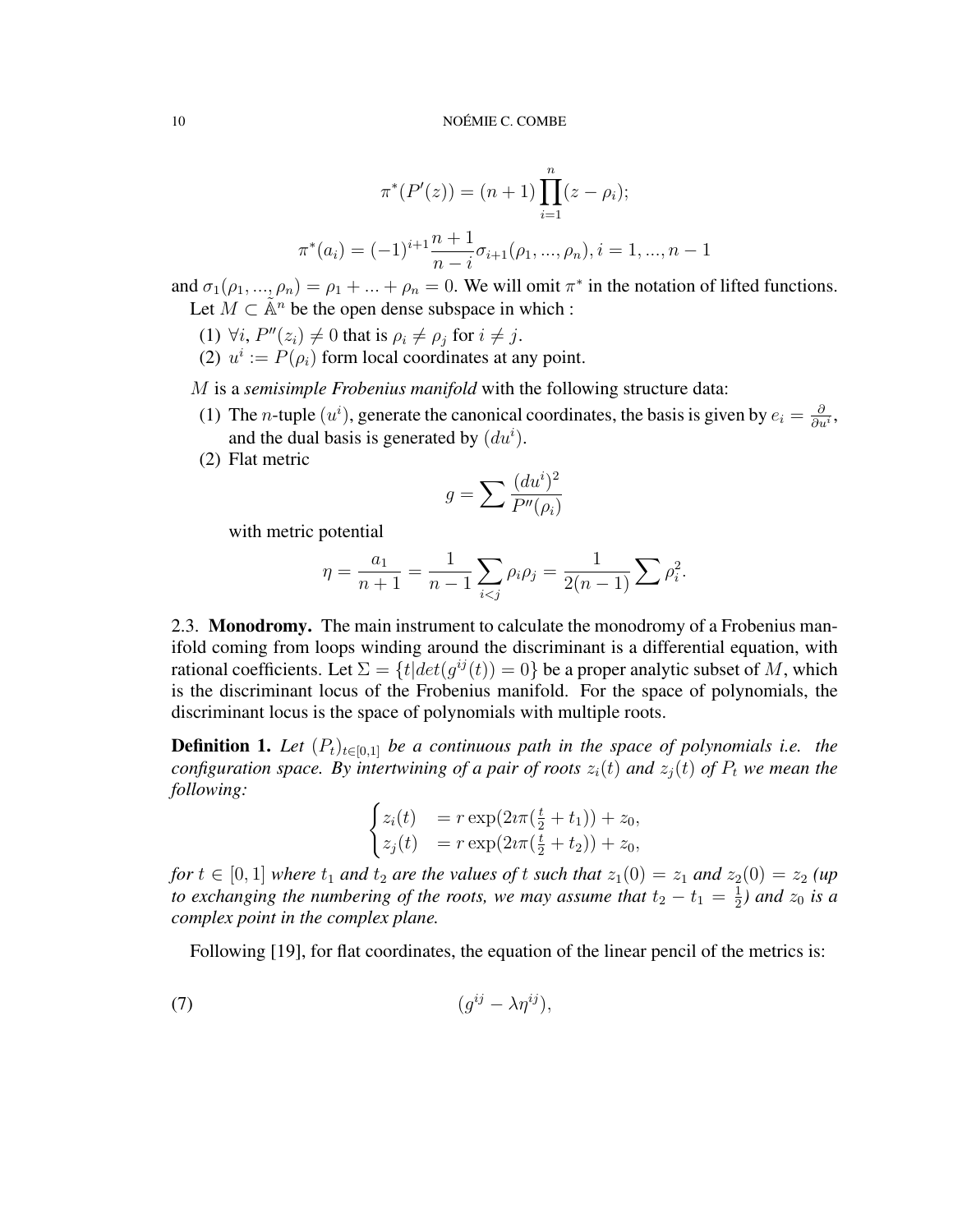as the functions of the parameter  $\lambda$ . The coordinates  $x_1 = x_1(t), \ldots, x_n = x_n(t)$  are the orthogonal flat coordinates for the metric  $g^{ij}(t)$ .

More precisely, the functions

(8) 
$$
\tilde{x}_i(t,\lambda) = x_i(t-\lambda, t^2, ..., t^n), i = 1, ..., n.
$$

form flat coordinates for the metric in equation 7. Their gradient  $\xi_k = \partial_k x(t, P)$ , satisfies the following system of linear differential equations in  $P$ :

(9) 
$$
(t\eta^{ik} - g^{ik}(t))\frac{d}{d\lambda}\xi_k = \eta^{ik}(\frac{-1}{2} + \mu_k)\xi_k,
$$

where  $\mu : \pi_1(M \setminus \Sigma) \to \text{Isom}(\mathbb{A}^n)$  is the representation, obtained from the action of the fundamental group on the universal covering , which is lifted by the isometries on the affine space.

This equation is a system of linear ordinary differential equations with rational coefficients depending on parameters  $t^1, ..., t^n$ . The coefficients have poles on the shifted discriminant locus

$$
\Sigma_{\lambda} = \{t | \Delta(t^1 - \lambda, t^2, ..., t^n) = 0\}.
$$

By [19], we know that:

Lemma 1. *The monodromy system in equation ( 9) of differential equations with rational coefficients around the*  $\Sigma_{\lambda}$  *coincides with the monodromy of the Frobenius manifold around the discriminant* Σ*. The monodromy does not depend on the parameter* t*.*

# 3. *Gauss Skizze*-OP, GRAPH MODIFICATIONS AND MONODROMY

We explain the monodromy in the semisimple Frobenius manifold formed from the space of polynomials, using graphs and their Whitehead modifications. It is known that (Appendix G [19]) the monodromy along a small loop around the discriminant on an analytic Frobenius manifold satisfying semisimplicity condition is a reflection. We can prove this property, for the space of polynomials using the graphs that we introduce in this section. This property is strengthened because we can show that the small loop around the discriminant is invariant under the Klein group.

3.1. Graphs. In the language of Frobenius manifolds, the configuration space is interpreted as the space of complex polynomials with  $n$  roots (which are distinct- if we omit the discriminant locus). We use this remark in the following way. Taking the inverse image of R ∪ iR under a given polynomial gives so-called *Gauss Skizze* which are objects reminiscent of the Grothendeick *dessins d'enfant* [28], but which have been introduced by Gauss. Let P be a degree n polynomial. Then the properties of any Gauss-skizze are that:

•  $P^{-1}(\mathbb{R})$  (resp.  $P^{-1}(i\mathbb{R})$ ) gives a system of n red (blue) curves (properly embedded in  $\mathbb{C}$ ).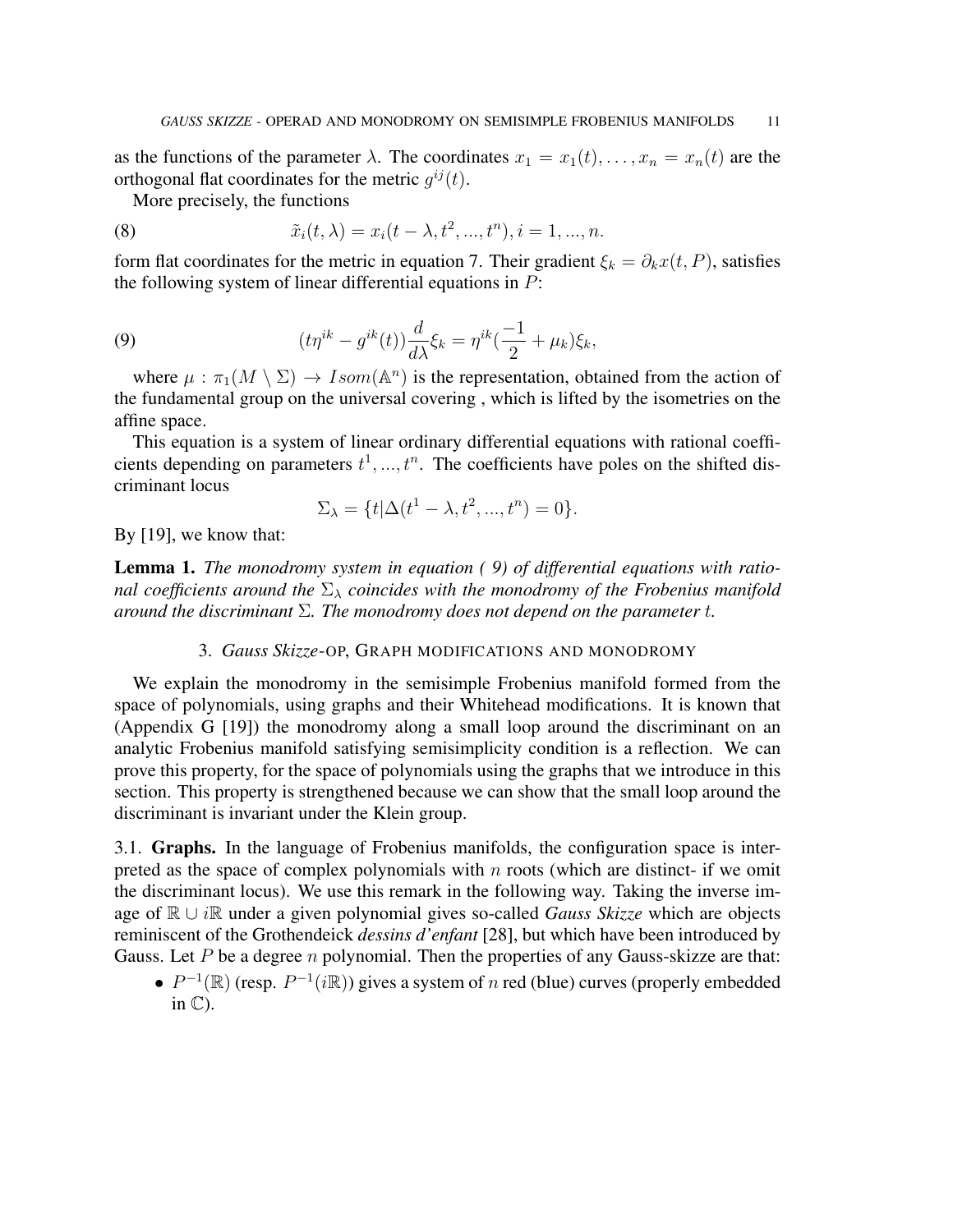- The drawing is geometric realization of a graph which is a forest.
- The curves are oriented, and each red curve intersects a unique blue curve, once.
- The asymptotic directions are  $\frac{2k\pi}{4n}$ , where  $k \in \{0, ..., 4n-1\}$ .

We start by recalling some classical definition and terminology for graphs.

Let V and E be two finite sets. A finite graph G is defined by V (the set of vertices) and  $E$  (the set of edges) and a mapping d that interprets edges as pairs of vertices. A forest, is a graph, such that there exists no subgraph forming a k-gon, where  $1 \leq k \leq m$ , for a given  $m \in \mathbb{N}^*$ .

 $Card(V)$  stands for the cardinality of the set V. The notation  $val(v)$ , where  $v \in V$ , indicates the valency of the vertex  $v$  i.e. how many edges are incident to the vertex  $v$ . By *flag* we mean the union of a vertex and the set of half-edges incident to it.

We now introduce the objects of our study: decorated  $n$ -forests and their morphisms.

**Definition 2.** The decorated n-forest  $\sigma^n$  is a graph, defined by a sextuple of sets and *maps:*

$$
(V_{\sigma} = V_{roots} \cup V_{crit} \cup \{*\}, E_{\sigma}, F_{\sigma}, \partial_1, \partial_2, n),
$$

*where:*

- $V_{\sigma}$  *are vertices;*  $0 \leq Card(V_{roots}) \leq n$  *and*  $0 \leq Card(V_{crit}) \leq n-1$ *.*
- $E_{\sigma}$  are (colored) edges,
- $F_{\sigma}$  *are (colored)* 2-cells,
- *the map*  $\partial_1 : F_\sigma \to V_\sigma$ ,  $\partial_2 : F_\sigma \to E_\sigma$  *are the boundary maps.*

We call this graph *decorated* since, two additional (coloring) maps exist:

$$
E_{\sigma} \rightarrow \{R, B\}
$$
  

$$
e \mapsto e_R \quad (\text{resp.} \quad e_B)
$$
  

$$
F_{\sigma} \rightarrow \{A, B, C, D\}
$$

 $f \mapsto A$  (resp.B, C, D.)

Precisely, the rules of the coloring are given below:

- For any  $e_R \in E$ ,  $\partial_1^{-1}(e_R)$  is  $\{A, D\}$  or  $\{B, C\}$ ,
- For any  $e_B \in E$ ,  $\partial_1^{-1}(e_B)$  is  $\{A, B\}$  or  $\{C, D\}$ .
- For any  $v_1 \in V_{roots}, \partial_1^{-1}(v_1) = \{A, B, C, D\}, val(v_1) = 4k, k \in \mathbb{N}^*;$
- $\partial_1^{-1}(*) = \{A, B, C, D\}, \text{val}(*) = 4n;$
- for any  $v_2 \in V_{crit}$ , such that  $v_2 \notin V_{roots}$ , we have:  $\partial_1^{-1}(v_2) = \{B, C\}$  or  $\{A, D\}$ , if edges incident to  $v_2$  are colored  $R$
- $\partial_1^{-1}(v_2) = \{A, B\}$  or  $\{C, D\}$ , if edges incident to  $v_2$  are colored B
- for any  $v_2 \in V_{crit}$ , such that  $v_2 \notin V_{roots}$ :  $4 \leq val(v_2) \leq 2n$ .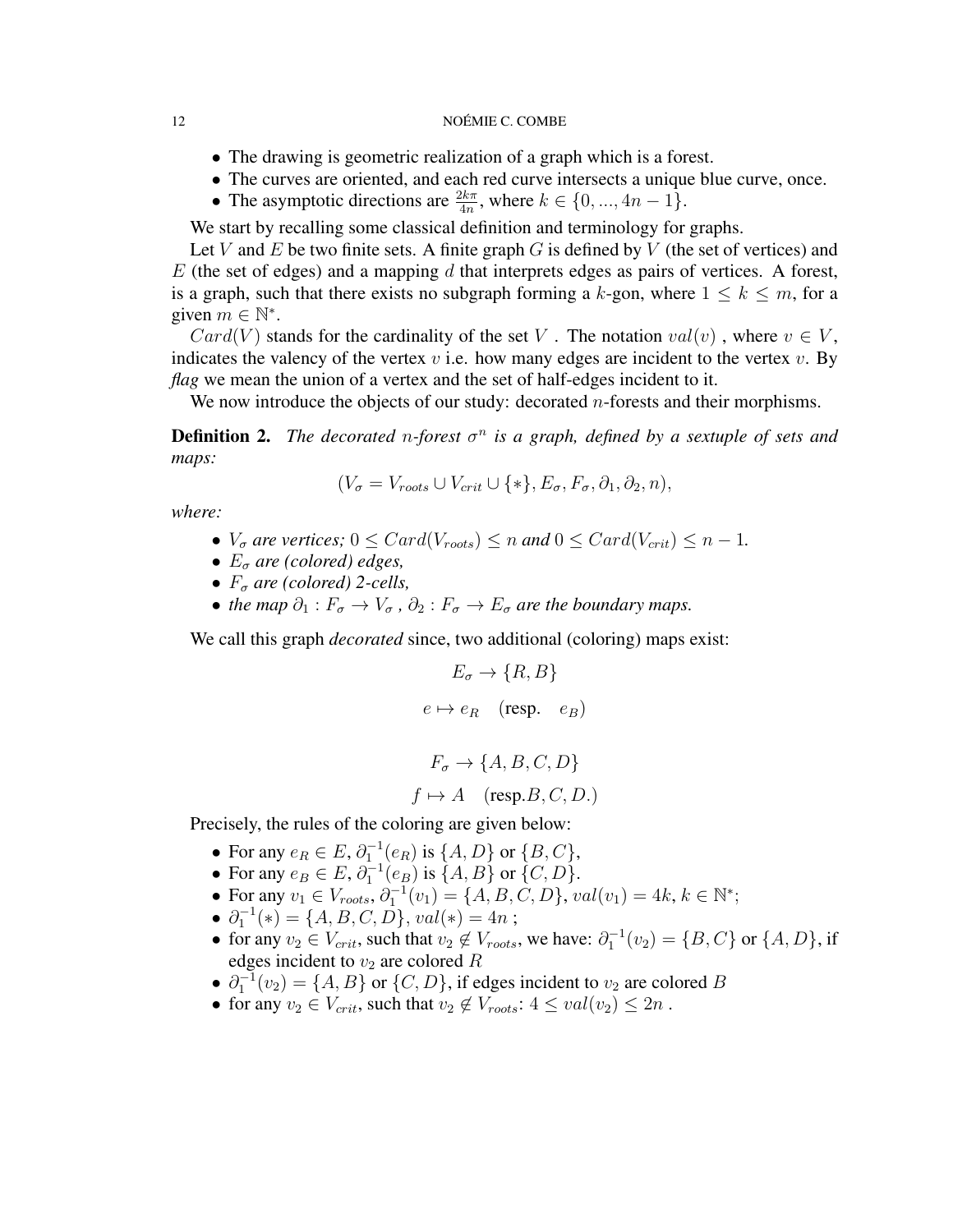**Remark 3.** We call those graphs generic if  $V_{crit}$  is empty. Flags, for vertices in  $V_{roots}$  have 4k *half-edges of alternating colors. Flags for vertices of*  $V_{crit}$  *have 2m edges of a given fixed color, where*  $m > 2$ .

Definition 3. *We call a red (or blue) half-graph the above graph, obtained by omitting all the edges of blue (or red) color.*

3.2. Geometric realisations. The *geometric realisation*  $|\sigma^n|$  of a graph  $\sigma^n$  refers to a Gauss drawing (or Gauss skizze), i.e. a pre-image of  $\mathbb C$  under a polynomial. We can label the regions in the complementary part of the drawing by  $A, B, C, D$  (each region being the inverse image of a quadrant of the complex plane).

- The roots of the polynomial are intersections of a red curve with a blue curve; a root is a vertex in  $V_{roots}$ .
- The critical points  $z_0$  of P verifying  $Re(P)(z_0) = 0$  (resp.  $Im(P)(z_0) = 0$ ) i.e. such that the critical values  $P(z_0)$  are imaginary numbers (resp. real)- intersection of blue curves (resp. red); it is a vertex in  $V_{crit}$ .
- the point at  $\infty$  corresponds to  $\{*\}.$
- The roots of the polynomial are given by the intersection of a red and a blue curve. The adjacent 2-faces are respectively colored  $A, B, C, D$  in the trigonometric orientation.
- The critical points of real (imaginary) critical values are represented by the intersection of red (blue) curves, the adjacent 2-faces are colored  $A, D, A, D, A, D$ , or  $B, C, B, C, B$   $(A, B, A, B, A,$  or  $C, D, C, D, C, D)$ .

Remark 4. *The geometric realisation of a red (or blue) half-graph is obtained by taking*  $P^{-1}(\mathbb{R})$  *(or*  $P^{-1}(i\mathbb{R})$ *).* 

# 3.3. Gs-op.

**Definition 4.**  $Gs - op$  *is a collection of objects*  $\{F(S)|S \in Set\}$ *, which belong to the monoidal category of the topological spaces of genus 0 Riemann surfaces, on which are drawn topological realisations of the* |S|*-graphs verifying the definition 2.*

# Proposition 2. *Gs-op is a topologico-combinatorial operad.*

*Proof.* The collection of objects  $\{\mathcal{F}(S)|S \in Set\}$ , belong to the monoidal category of the topological spaces of genus 0 Riemann surfaces, on which are drawn topological realisations of the  $|S|$ -graphs verifying the definition 2. This collection of objects is endowed with some extra structures:

- (1)  $\mathcal{F}(S)$ , where  $|S| = n$  carries an action of the symmetric group  $\mathbb{S}_n$  on the vertices of  $V_{roots}$ .
- (2) The product  $\mathcal{F}(S/S') \otimes \mathcal{F}(S) \to \mathcal{F}(S')$  is inherited from section 1.3.2 and defined as follows: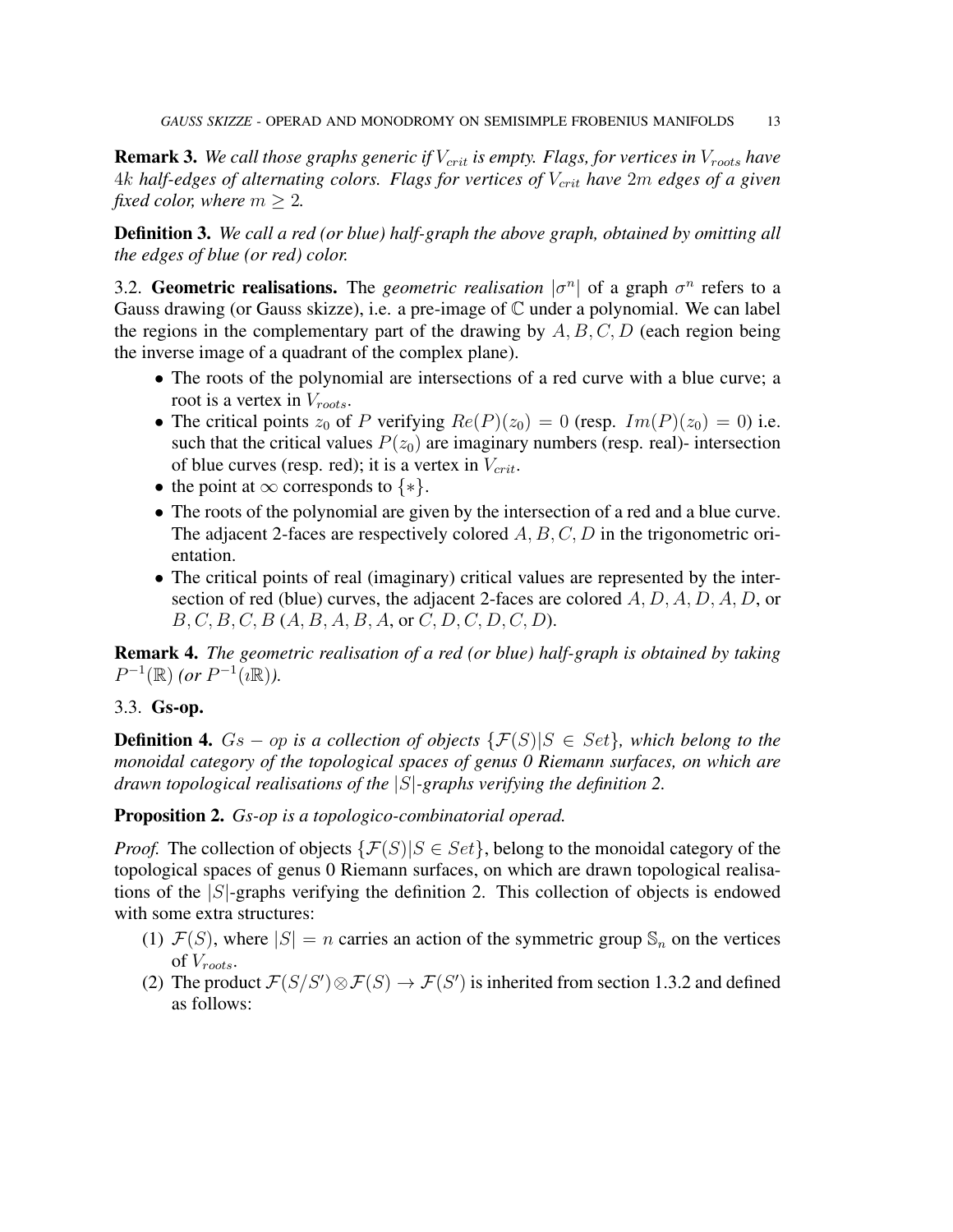Let P be the linear set from section 1.3.2. Consider a point in  $\text{Conf}_P$ . It corresponds to a Riemann surface on which is uniquely drawn a topological realisation of a graph  $\sigma_0^n$ .

Consider a weak partition  $v : S \to P$  and determine  $v^{-1}(p)$ , for all  $p \in P$ . The cardinality of  $v^{-1}(p)$  gives the multiplicity of the p-th point in the Fulton MacPherson compactified space  $\overline{\text{Conf}}_P$ . Cut out a small disc centred at the p-th point such that except for this special point, the combinatorial data of the graph remains unchanged, and insert instead of this small disc a starlike tree, such that the inner node is of valency  $2|v^{-1}(p)|$ and edges alternate colors. The resulting graph (after replacement of the 4-edged starlike graph of inner node the  $p$ -th point and insertion of the new starlike tree) is required to be an object of the considered category. From the combinatorial point of view, this operation may seem not well defined because there exist many different possibilities in the manner of inserting the starlike tree. However, from the configuration space point of view, this operation is well-defined because the way of inserting the starlike tree defines uniquely a polynomial, and therefore corresponds to a unique configuration of points.

The product operation satisfies the well known axioms.  $\Box$ 

3.4. Modifications of graphs. We now turn our attention to morphisms between those graphs. Take two graphs  $\sigma_1^n$  and  $\sigma_2^n$ .

Modifications are done on the graphs (and therefore their geometric realisations), using so-called *Whitehead moves* (WH moves). We have two types of such moves, which we call respectively contracting  $WH_$  and expanding  $WH_+$  moves. The composition of a contracting and an expanding Whitehead move on edges of a color  $R$  (or  $B$ ) will be denoted  $WH<sub>R</sub>$  (resp.  $WH<sub>B</sub>$ ).

Definition 5. *A* contracting half - Whitehead *move* W H−*, is a modification done in 2 steps.*

*STEP1. Add a k-gon within a 2-cell f in*  $F_{\sigma}$ *, with vertices lying on edges of σ. Those edges of color* R *or* B*, are incident to* f*.*

*STEP 2. The* k*-gon is contracted to one vertex.*

However, we ought to stress a degenerate case: if there exist two vertices in  $V_{crit}$  in the boundary of a blue (red) edge, then we contract the edge to one vertex.

**Definition 6.** A expanding half - Whitehead *move*  $WH_+$ , is a modification done in 2 *steps.*

*STEP 1. Consider a vertex in*  $V_{crit}$  *of valency* 2k.

*STEP 2. Replace it by a (small enough)* 2k*-gon, vertices agreeing with the incoming red (or blue) edges. Draw diagonals, in the* 2k*-gon, such that all vertices are connected and such that there are no cycles (i.e no* m*-gons).*

We define the category F of decorated n-forests, where the objects  $Ob(F)$  are decorated n-forests defined from definition 2, and morphisms are described as follows. Let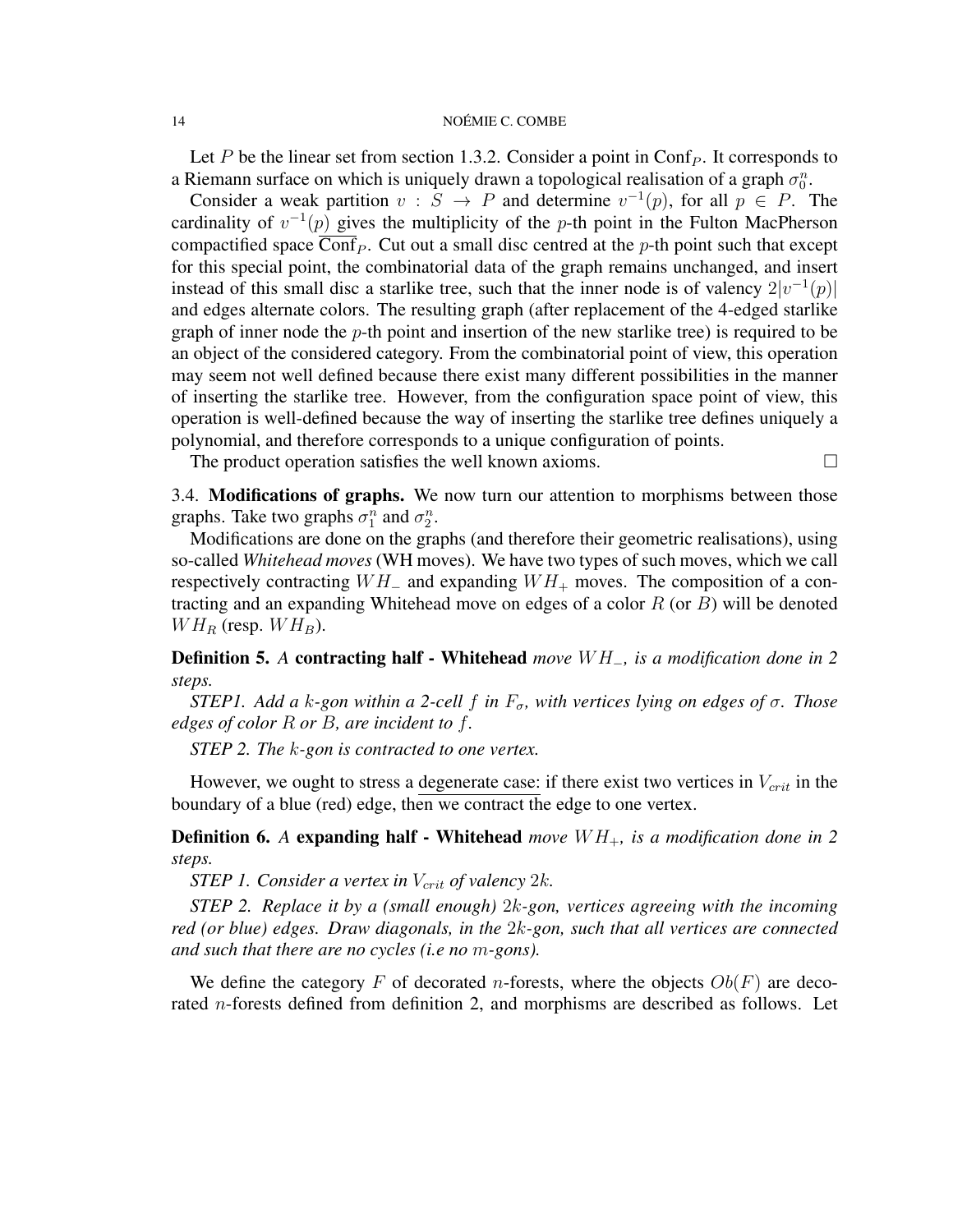$\sigma_1^n, \sigma_2^n \in Ob(F)$ . The morphisms  $Hom(\sigma_1^n, \sigma_2^n)$  are given by a finite sequence of contracting and expanding WH moves starting on the graph  $\sigma_1^n$  and ending on  $\sigma_2^n$ . If  $\sigma_1^n$  and  $\sigma_2^n$ are isomorphic (or  $\sigma_1^n = \sigma_2^n$ ) then  $Hom(\sigma_1^n, \sigma_2^n)$  includes also the isomorphism (resp. the identity).

Note that due to the 1-connectivity of the configuration space,  $Hom(\sigma_1^n, \sigma_2^n)$  is never empty.

3.5. **Metamorphosis of graphs.** We introduce some terminology. A mixed WH move is such that there is a WH move operating alternatively on red and on blue edges.

**Definition 7.** Let  $\sigma^n \in Ob(F)$  be a generic *n*-decorated forest. We call metamorphosis *of*  $\sigma^n$ , an element of  $Hom(\sigma^n, \sigma^n)$ , different from the identity, and given by the smallest *number of mixed WH moves.*

**Proposition 3.** An element  $Hom(\sigma^n, \sigma^n)$ , different from the identity, is formed from a *number of mixed WH moves which is a multiple of 4.*

*Proof.* An element from  $Hom(\sigma^n, \sigma^n)$  is obtained by using a certain number of pairs of WH moves - one WH move which operates on  $R$ -edges and one on  $B$ -edges - and then, by taking the inverse operations. This is a multiple of 4.  $\Box$ 

**Corollary 1.** Let  $Hom(\sigma^n, \sigma^n)$  be different from the identity. Then, the minimal number *of mixed WH moves is 4.*

**Theorem 1** (Metamorphosis theorem). Let  $\sigma^n \in Ob(F)$  be a generic decorated n-forest. *Consider the set of all complex polynomials having Gauss drawings*  $|\sigma^n|$ . Let  $(v_1, v_2, ..., v_{n-1})$ *be their set of critical values in*  $\mathbb{C}^{n-1}$ . Then,  $\phi \in Hom(\sigma^n, \sigma^n)$  *is a metamorphosis if there exists a critical value verifying*  $v_1(t) = r_1 \exp(t)$ *, for*  $t \in [0, 2\pi]$ *. Reciprocally, there exists a* metamorphosis in  $Hom(\sigma^n, \sigma^n)$  for which  $v_1(t) = r_1 \exp(t)$ , for  $t \in [0, 2\pi]$ .

*Proof.* The proof will be done in two parts. Suppose that  $\phi \in Hom(\sigma^n, \sigma^n)$  is a metamorphosis such that the superimposition of  $WH^{R}_{-} \cup WH^{B}_{-}$  forms, up to isotopy - with respect to the asymptotic direction - a star-like subgraph in  $\sigma^n$ , with eight branches of alternating colors (red, blue). Consider a pair of roots of the polynomial in a small neighbourhood. The edges of some color, say blue are incident to the same face  $f_A$ . The geometric realisation of the contracted graph  $\sigma^n$  (by  $WH_$  move) indicates that, in terms of complex polynomials, there exists a critical point on the real part of the polynomial. This node  $v_2 \in V_{crit}$ , verifies:  $\partial_1^{-1}(v_2) = \{A, B\}$ . The expansion step modifies the graph in such a way that the new pair of blue edges are both incident to a face of color  $B$ . The same reasoning is applied for the three other expansion and contraction WH moves. Therefore, by continuity of the loop in the space of polynomials and continuity of the map  $P : \mathbb{C} \to \mathbb{C}$ , there exists a critical value, being the image of the critical point  $c_1(t)$ , and given by  $P_t(c_1(t)) = v_1(t)$  forming a loop around the origin in  $\mathbb{C}$ .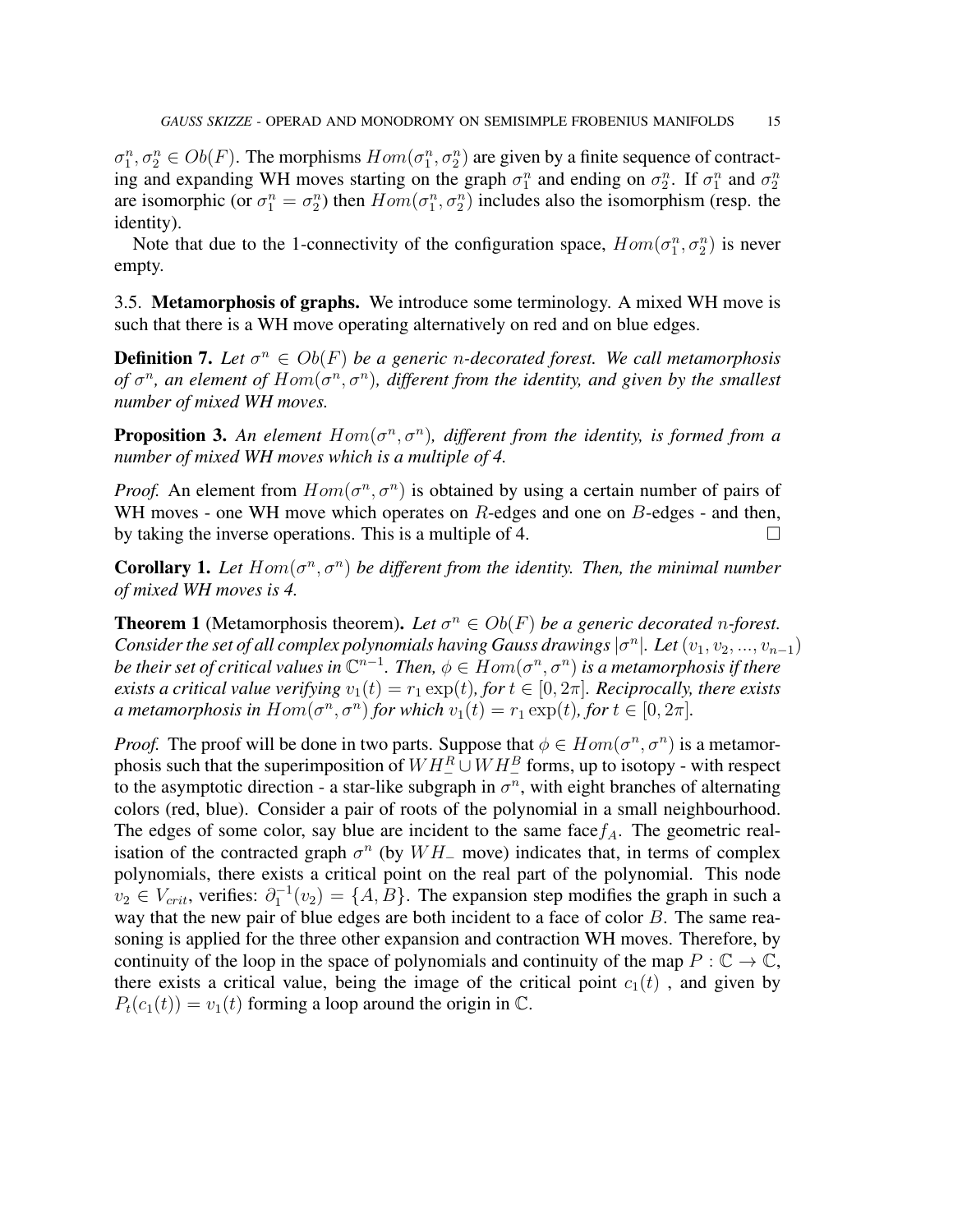Secondly, consider a simple smooth path  $\mathbf{v}(\mathbf{t}) = (v_1(t), v_2, ..., v_{d-1})$ . Suppose that all the critical values are distinct and fixed, for all  $t \in [0, 1]$ . Suppose without loss of generality that  $v_1(t)$  moves from one quadrant of the complex plane colored A to its adjacent cell colored D. Thus, there exists a unique  $t_0 \in (0,1)$  such that  $v_1(t_0)$  lies on the real (resp. imaginary) axis. The system of d red curves is obtained by taking  $P^{-1}(\mathbb{R})$ . Since  $P^{-1}(v_1(t_0)) \subset P^{-1}(\mathbb{R})$ , the point  $P^{-1}(v_1(t_0))$  lies on the red curves. This point is a critical point, thus a singular point for the real polynomial  $ReP(x, y)$ . For  $t \neq t_0$ , the critical value  $v_1(t)$  is strictly contained in the interior of:

$$
\begin{cases} \text{the cell} & A \quad \text{if} \quad t < t_0 \\ \text{the cell} & D \quad \text{if} \quad t > t_0. \end{cases}
$$

The pullback of A (resp. D) under  $P_t(z)$  is again a cell colored A (resp. D). Therefore this defines a metamorphosis (one contracting Whitehead move followed by one expanding Whitehead move of a couple of red curves).

Proposition 4. *A pair of roots intertwine if and only if a critical value forms a loop around the origin.*

*Proof.* (1) if  $z_1(t)$  and  $z_2(t)$  intertwine then for  $t \in [0, 1]$  the polynomial  $P_t(z)$  forms a loop in  $P_{c,v}$  around the polynomial  $P = (z - z_0)^2 Q(z)$  where  $z_1 = z_2 = z_0$ . We have:

$$
\begin{cases}\nz_1(t) &= r \exp(2i\pi(\frac{t}{2} + t_1)) + z_0 \\
z_2(t) &= r \exp(2i\pi(\frac{t}{2} + t_2)) + z_0,\n\end{cases}
$$

Now, if  $z_0 = z_1 = z_2$ , then  $z_0$  is a critical point of critical value  $v = 0$ . Therefore, if  $P_t(z)$  moves along a non contractible loop around P, then  $0 \notin v(t)$ . From the non-autonomous ODE [37, 45] it follows that the critical value  $v(t)$  forms a loop around 0.

(2) Suppose that  $v(t)$  forms a loop around 0. Consider the Taylor expansion around the critical point  $z = c$ :

$$
P(z) = P(c) + P'(c)(z - c) + P''(c)(z - c)^{2}Q_{a(z),c(z)}(z)
$$
  
=  $v + (z - c)^{2}Q$ .

If  $P \in P_c$  then  $v \mapsto (c_v, a_v)$  is analytic in v (smooth). For  $v = 0$ ,  $P_a(z) =$  $0 + (z - c)^2 Q$ . So, we have double roots  $z = c_0$ . In a small neighborhood of  $v = 0$ , the roots are solution of:  $v + (z - c_0)^2 Q = 0$ , where  $Q_{a_0, c_0}(z) = K_v$ . Thus, we solve :

$$
v + (z - c_0)^2 K_v = 0
$$
  

$$
z = \pm \frac{-v}{K_v} = \pm \frac{-v}{K_0 + \dots}.
$$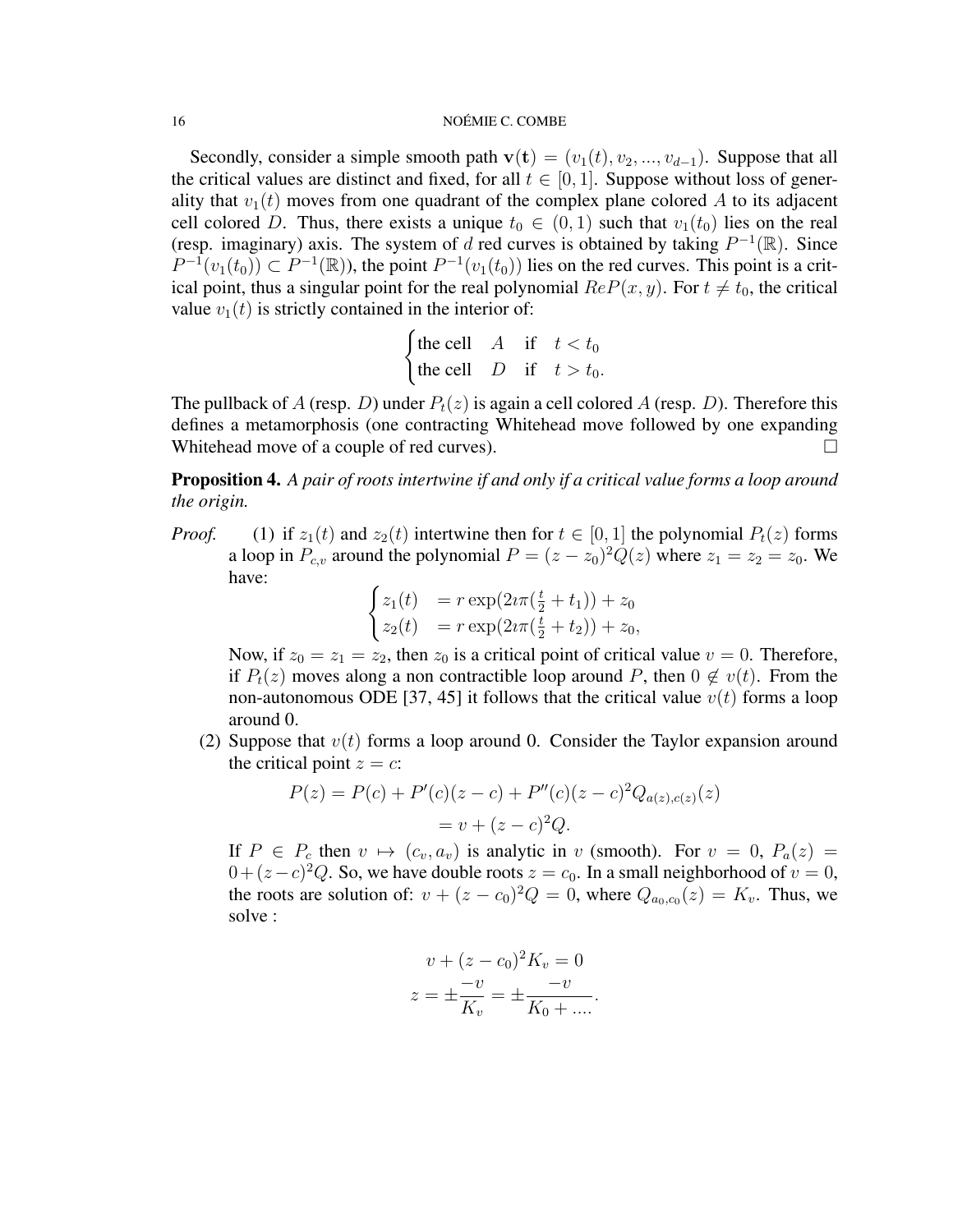Therefore, one loop  $v(t) = r \exp 2i\pi t$  implies tha  $z_t = \pm \frac{-r}{K_0}$  $\frac{-r}{K_0} \exp(\pi i t)$ . So , the roots intertwine.

 $\Box$ 

Corollary 2. *The intertwining of a pair of roots of a polynomial, lying in a small -ball forms a metamorphosis.*

# Proposition 5. *The metamorphosis is invariant under a Klein group.*

*Proof.* It is known that - the monodromy along a small loop around the discriminant on an analytic Frobenius manifold, satisfying the semisimplicity condition - is a reflection [?]. We have two types of reflections, for the case of the space of polynomials. This property can be easily showed by studying the geometric realisations of the pair of subgraphs occurring in the neighbourhood of the multiplicity 2 point. Indeed, let us consider a disc strictly containing only the pair of intertwining roots; let us label from 1 to 8 (in some given order) the (end)-vertices lying on the boundary of the disc, and obtained by intersecting the colored curves with this boundary. Then, the edges of the subgraphs connecting the vertices labeled 1 and 7 (respectively 3 and 5) are mapped by the modification induced by the metamorphosis, to a pair of edges connecting 1 and 3 (respectively 5 and 7). As for the edges of the opposite color, we proceed in the same way: the edges labeled 2 and 4 (resp. 6 and 8) are mapped to 4 and 6 (resp. 2 and 8). Geometrically, this procedure is equivalent to having a pair of reflections and, therefore, the metamorphosis is invariant under the Klein group.

Let  $\tilde{\mathbb{A}}^n$  be the affine space corresponding to the space of critical values.

We have the following triangular diagram relating the space of polynomials, the space of their critical points and values as follows. Lifting a point in  $\tilde{A}^n$  gives a finite family of polynomials:



4. *Gauss Skizze* BRAID-OPERAD, ASSOCIAHEDRA AND THE MOSAIC OPERADS

4.1. From Gs-op to Braid *Gauss Skizze*-operad. We reinvestigate the operad structures (homotopy equivalent to little disc operad or cube operad) under the light of the graphs which were introduced in the section 3 and the model 1.1. This operad is called Gs-operad.

Our construction, using the graphs, relies on the "infinitesimally close" argument, concerning given points. In particular, to avoid any source of confusion, we choose an initial point x in Conf<sub>n</sub>( $\mathbb{C}$ ) such that no pair of points lie in the interior of an  $\epsilon$ -ball. Then, for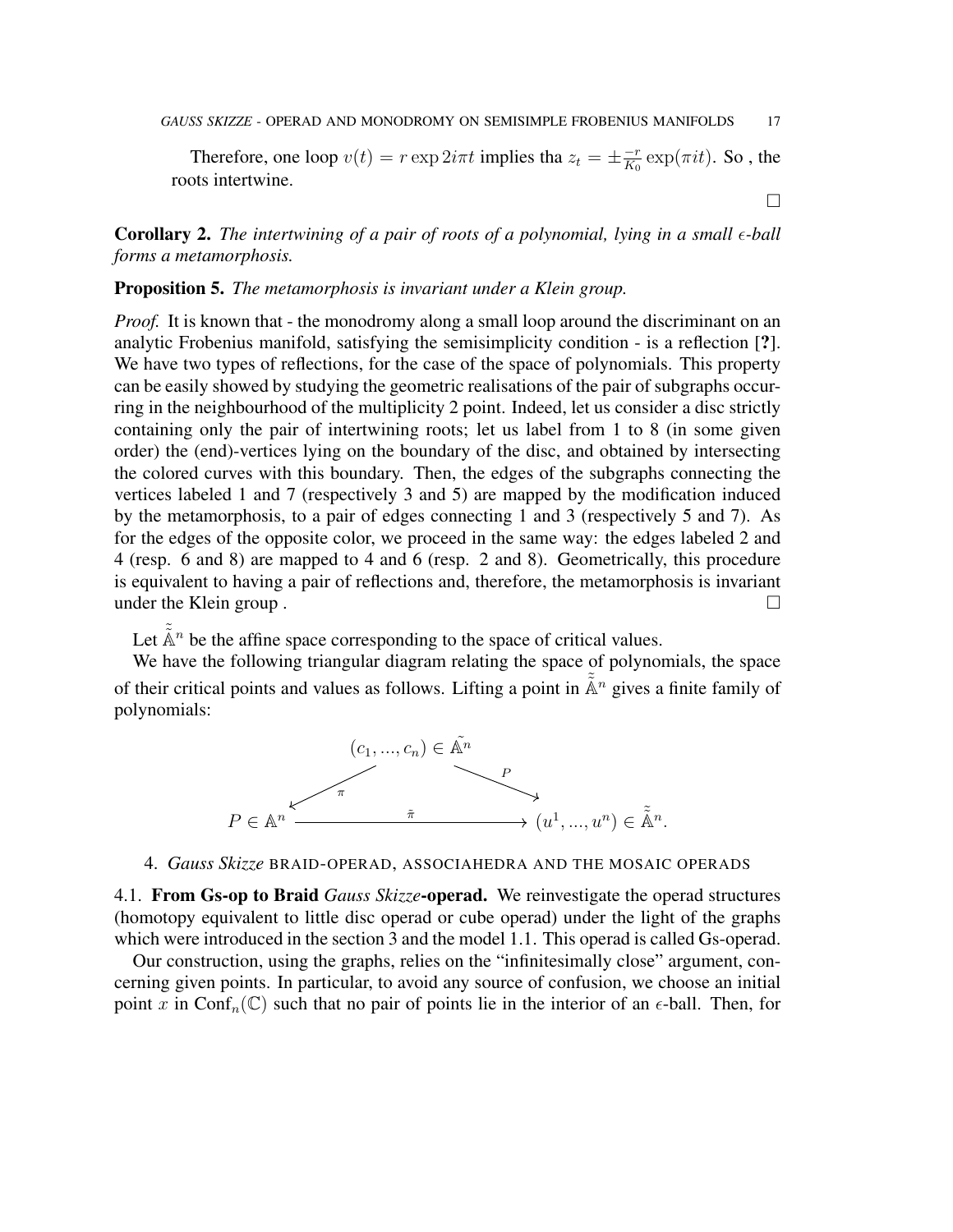a chosen  $i$ -th point, which we duplicate, via the coface map, we apply the "infinitesimally close" argument for this new pair of points. In fact, the hidden idea is to pass onto the compactified version i.e. to the case where the duplicated point is now a multiplicity two point, and to interpret this situation using the decorated graphs. The multiplicity two point, turns out to be the inner node of a starlike graph, with eight branches of alternating colours. Winding around this point gives some monodromy and, interpreting this using the metamorphosis procedure, we have eight different possible new graphs. For points of higher multiplicities, we proceed in a similar way.

If we start with a configuration of points such that there exists a subset of points lying in an  $\epsilon$ -neighbourhood, then we proceed the same way as above. However, there are more possibilities of new graphs, since it may occur that a Whitehead move (or a sequence of Whitehead moves) modifies the new subgraph with a given other tree of the initial graph.

Proposition 6. *Consider a configuration of* n *marked points on the complex plane and* the coface map  $\delta^{i}(m+1)$  :  $\overline{\text{Conf}}_n(\mathbb{C}) \to \overline{\text{Conf}}_{n+m+1}(\mathbb{C})$ *. Then, omitting the cases where graphs can be obtained one from another by using the degenerate Whitehead contracting* move, there are at  $8^{m+1}$  possible graphs which can be created.

Suppose that we are given  $n$  marked points on the complex plane. Then using the construction depicted before, we chose one point and duplicate it using the  $i$ -th coface map. In the language of our graphs, duplicating one point, is the same as replacing the flag of four edges of alternating colors by a flag of eight edges of alternating colors. The other components of the graph remain unchanged. As in the construction given by [35], we distinguish those two points "infinitesimaly". Applying our construction to this infinitesimal modification, we have any of the eight possible graphs given by the metamorphosis which are possibly inserted in the  $\epsilon$ -neighbourhood of the duplicated point.

For points of higher multiplicities, the  $i$ -th coface map can also be used. Indeed, take a triple  $i$ -th point. It can be considered as a composition of two  $i$ -th coface maps: one which splits the multiplicity 3 point into a pair of points - one of which is a double point- and then, apply a second time the coface map in order to split the double point into two infinitesimally close points. Now again, for the first splitting, we have eight possible graphs coming from the metamorphosis (note that the flag around the multiplicity two point forms an eight-branched star like graph, with edges of alternating color). The second splitting concerns this double point, i.e. the 8-edged flag, which splits into two infinitesimally close points, and which we can apply a metamorphosis and have eight new possibilities.

We continue by induction, on the multiplicity of the  $i$ -th point. Consider an  $i$ -th point of multiplicity m. By hypothesis, we apply successively  $m - 1$  infinitesimal splittings at the multiple point (i.e. we split each multiple point into a pair of points - one of which is of multiplicity 1 - and we continue this procedure until all points are of multiplicity 1). From this operation and via metamorphosis we have  $8^{m-1}$  possible graphs, which can be constructed. Suppose that we have we have an *i*-th point of multiplicity  $m + 1$ . Then, we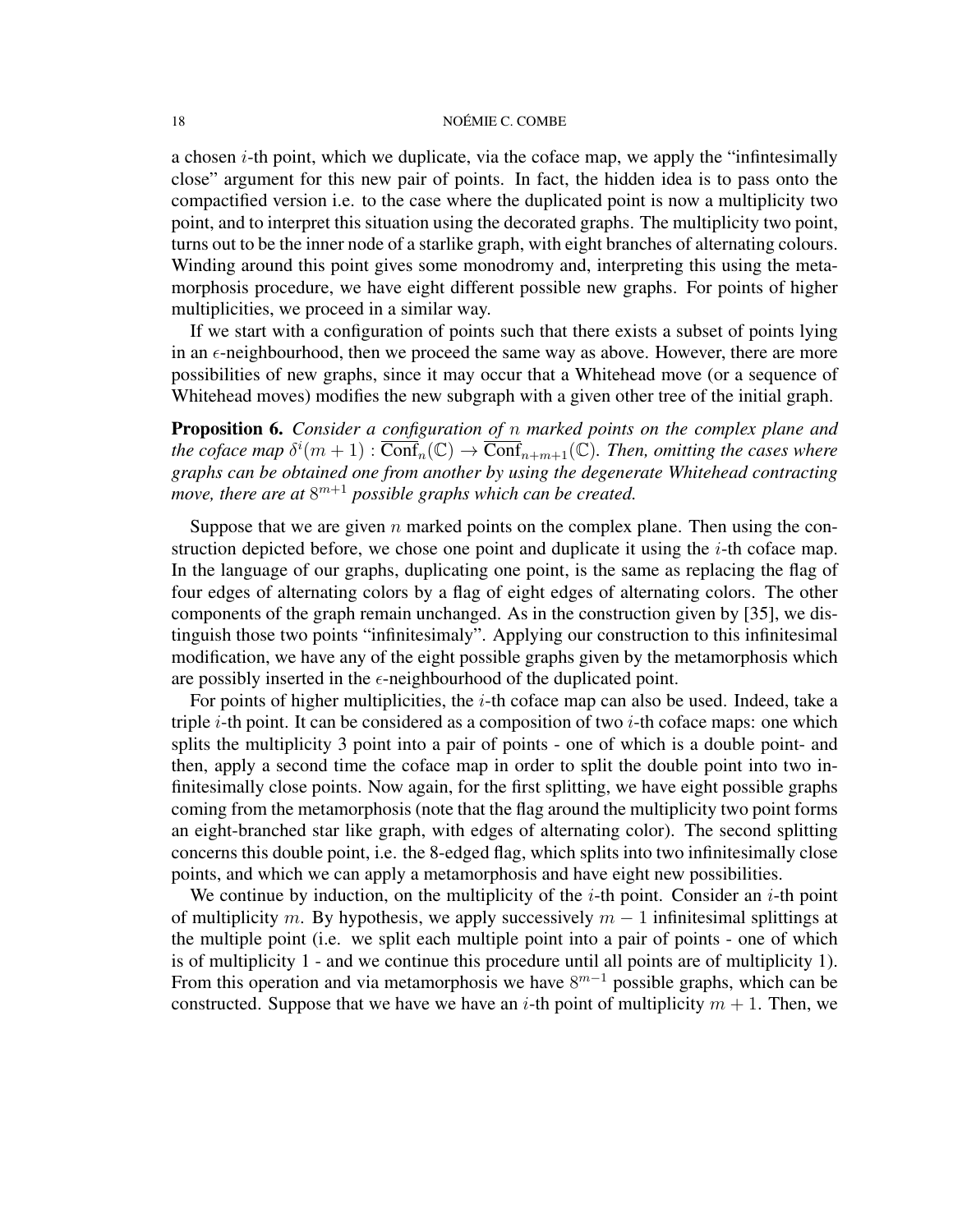split it into a pair of infinitesimally close points: one of multiplicity  $m$  and the other of multiplicity 1. For this case, the metamorphosis gives 8 possible graphs. We can apply the induction hypothesis to the multiplicity m point. In conclusion, we have  $8^{m+1}$  possible graphs that can be obtained.

Conclusion: going back to the operad, whenever we have a duplication of points by the map  $d$ , we insert in a small neighbourhood of this point any of the eight possible modifications of the star-like tree with 8 branches of alternating colors (given by WH moves). We therefore can construct the operad, in this way.

The Gs-operad furnishes an operadic model for the braid operad.

**Definition 8.** We call a Gauss Skizze-braid-op ( in short Gsb-op) the collection  $\{Gsb_S|S \in$ Set} of objects which are generated by  $|S - 1|$  pairwise different metamorphosis opera*tions.*

**Definition 9.** The Artin braid operad is a collection of  $\{B_S | S \in Set\}$  such that  $B_S$  is the *Artin braid group on* |S| *strings with cabling as composition*

Proposition 7. *Gauss Skizze-braid-op (or Gsb-op) is an operad, coinciding with the classical Artin braid operad.*

*Proof.* We have defined Gs-op previously, in section 3.3. Now, we can add to this operad a supplementary property: that the roots, which have been duplicated by the coface map, intertwine. If those points intertwine then, we have a metamorphosis occurring. This metamorphosis is a non-trivial loop in the configuration space Conf<sub>S</sub> and therefore a generator for the braid group  $B<sub>S</sub>$ . This forms a braid operad, since:

1. The action of the symmetric group on the strands of the braid corresponds at most to a rotation of the discs which are formed from the infinitesimally close points of the cosimplicial model (and at least to a permutation of the points inside those discs).

2. The product operation is obtained, in the classical way, by cabling. It is easy to verify that this product operation satisfies the axioms.

4.2. Associahedra and mosaic operads in *Gauss-skizze* operad. We wish to point out the rich similarities between the mosaic operad introduced in [17] and our Gs-operad. The richness of their interaction, comes from the fact that, as in  $\overline{\mathcal{M}}_{0,n}(\mathbb{R})$ , the structure of the decomposition in *Gauss Skizze* of the configuration space of marked points on C, contains associahedral structures.

An associahedron  $K_n$  is a CW-ball with codimension k faces corresponding to using k parentheses meaningfully on  $n$  letters.

For example,  $K_2$  is a point;  $K_3$  is a line;  $K_4$  is a pentagon. Let us show that in the decomposition provided by Gauss drawings, we have the structure of an associahedron.

We start with a "canonical" half-graph i.e. a diagram of the following type: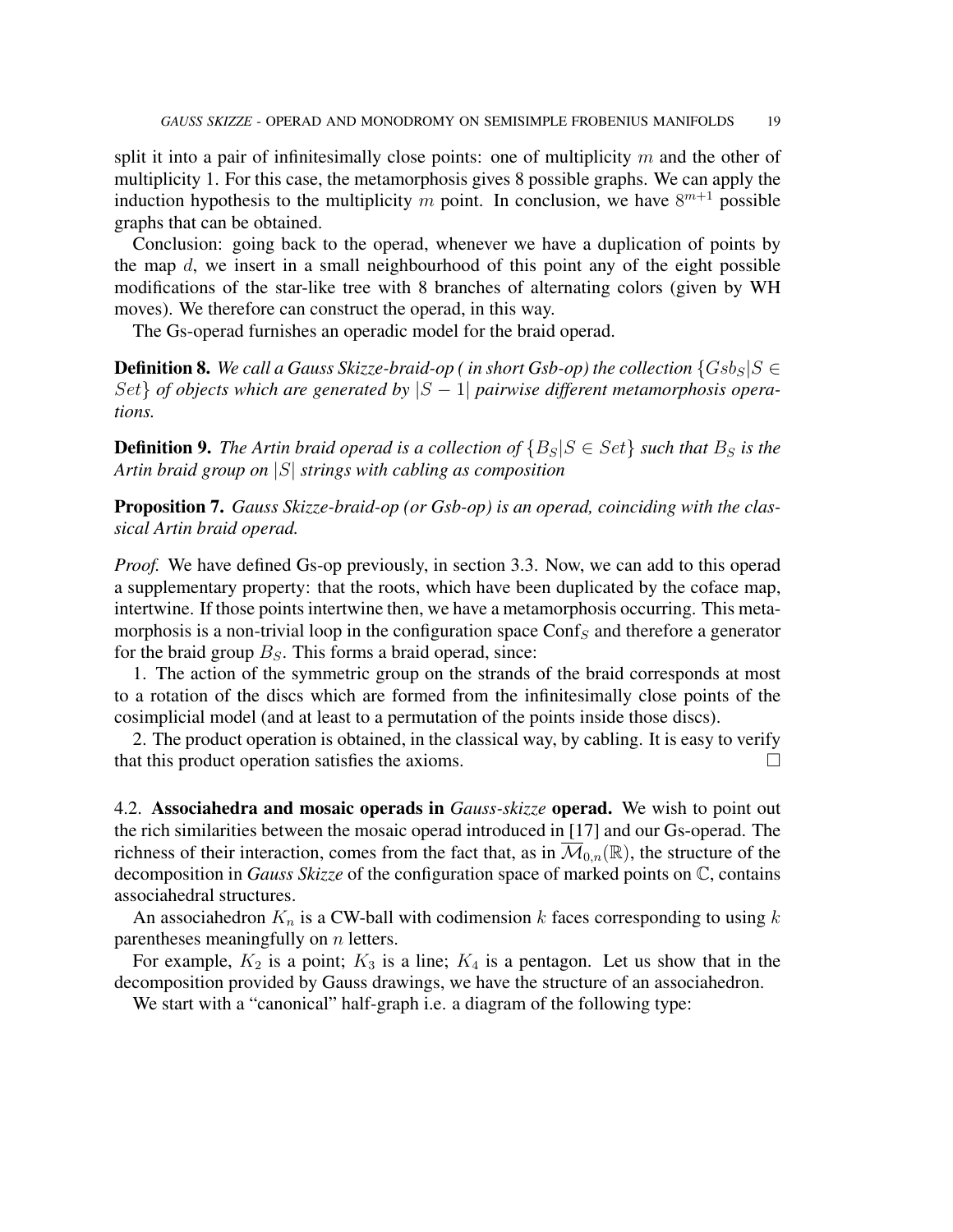

FIGURE 1. Canonical (red) half-graph ]

where the curves in the diagram are labeled from 1 to  $n$ , clockwise. This forms a word in *n* letters:  $1, 2, ..., n$ . To each pair of curves (being deformed until they intersect) corresponds a pair of parentheses in the given word.

Example 1. *In the word* 1, 2, ..., n*, if the curves 1 and 2 are deformed until they intersect, then this word becomes*  $(1, 2)$ ..., *n.* 

This procedure gives exactly the construction of an associahedron. For example, see the case of the  $K_4$  associahedron in connection with the half-graph decomposition, in figure 2.

Our decomposition is richer. Using the analogy of associahedron, there exist different drawings which are attributed to the same word (for the case of  $K_4$  in the figure 2, the dashed half-graph corresponds to the second drawing associated to a parenthesised word). Therefore, the decomposition of the semi-simple Frobenius space of complex polynomials and which is given by the Gauss drawings of  $P^{-1}(\mathbb{R})$  (resp.  $P^{-1}(\mathbb{R})$ ), contains the associahedron structure  $K_n$ . We prove this statement.

Let  $\{C_i\}_{i\in I}$  be a cell decomposition (and even a good cover in the sense of Cech [9]) of the space of degree n polynomials indexed by the graphs corresponding to *Gauss Skizze* (i.e. verifying definition 2). Let  ${V_j}_{j \in J}$  be the cover of this space indexed by half-graphs of degree  $n$  of a given colour.

Let us consider the associahedron  $K_n$ , where an interior point of  $K_n$  corresponds to the word  $1 \ 2 \ \ldots n+1$  (it can also be identified with an  $n+1$ -gon) and an interior point of a codim k face corresponds to k pairs of parenthesis on the  $1\,2\,\ldots n+1$  (word (this can also be identified with an  $n + 1$ -gon containing k non-crossing diagonals, within the polygon).

Let us construct the following mapping. Let us map the half-graphs with empty  $V_{crit}$ and which verify the property of figure 1 to the interior of  $K_n$ ; and let us map the set of half-graphs corresponding to a given word, with a certain combination of  $k$  pairs of parenthesis to a codim k face of  $K_n$ . This is a surjective map. Indeed, it is enough to notice the case of the subword  $((ij)k)$  corresponds already two different drawings. Since the sets of *n*-half-graphs and of faces in  $K_n$  are finite, we have a surjective map from the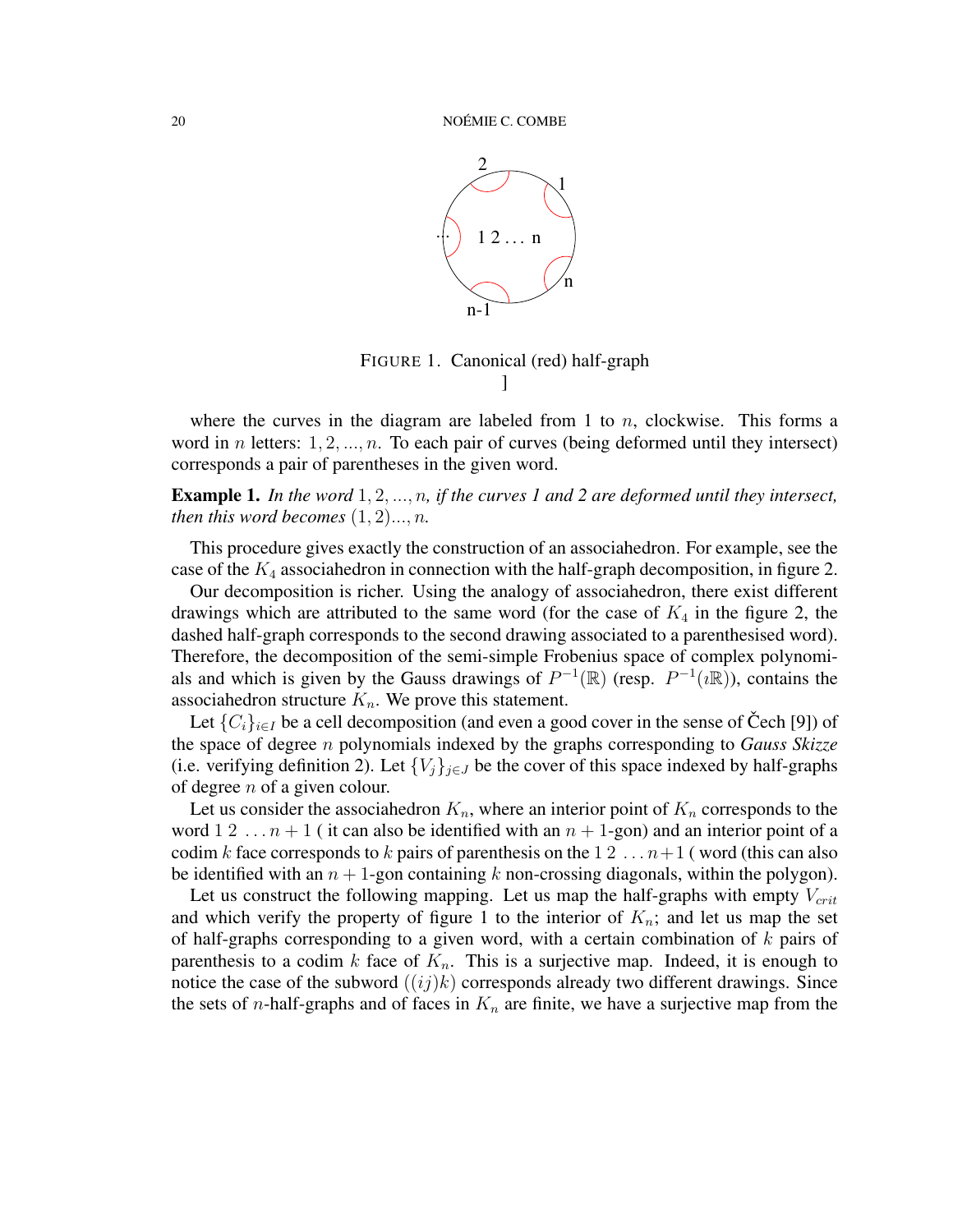

FIGURE 2. Associahedra  $K_4$  and the half-graph decomposition

set of half-graphs to the set of faces of  $K_n$ . We call the associahedron red (or blue) if the half-edges of the graphs are red (or blue).

So, we have proved that:

**Proposition 8.** *The cell decomposition*  $\{C_i\}_{i\in I}$  *of the space of degree n polynomials indexed by the decorated* n−*forests, contains an underlining pair of red and blue associahedra*  $K_n$ *.* 

**Corollary 3.** The Čech nerve of decomposition of the space of degree *n* polynomials in*dexed by the decorated* n−*forests contains a substructure, isomorphic to the dual of an associahedron*  $K_n$ *.* 

We show now the relation between the mosaic operad and the Gs-operad. Let us recall the definition of the mosaic operad.

Let  $\mathcal{G}^L(m, l)$  be the space of m-gons with l non-crossing diagonals (in the case of the moduli space of m points on  $\mathbb R$ , this corresponds to l points having coalesced).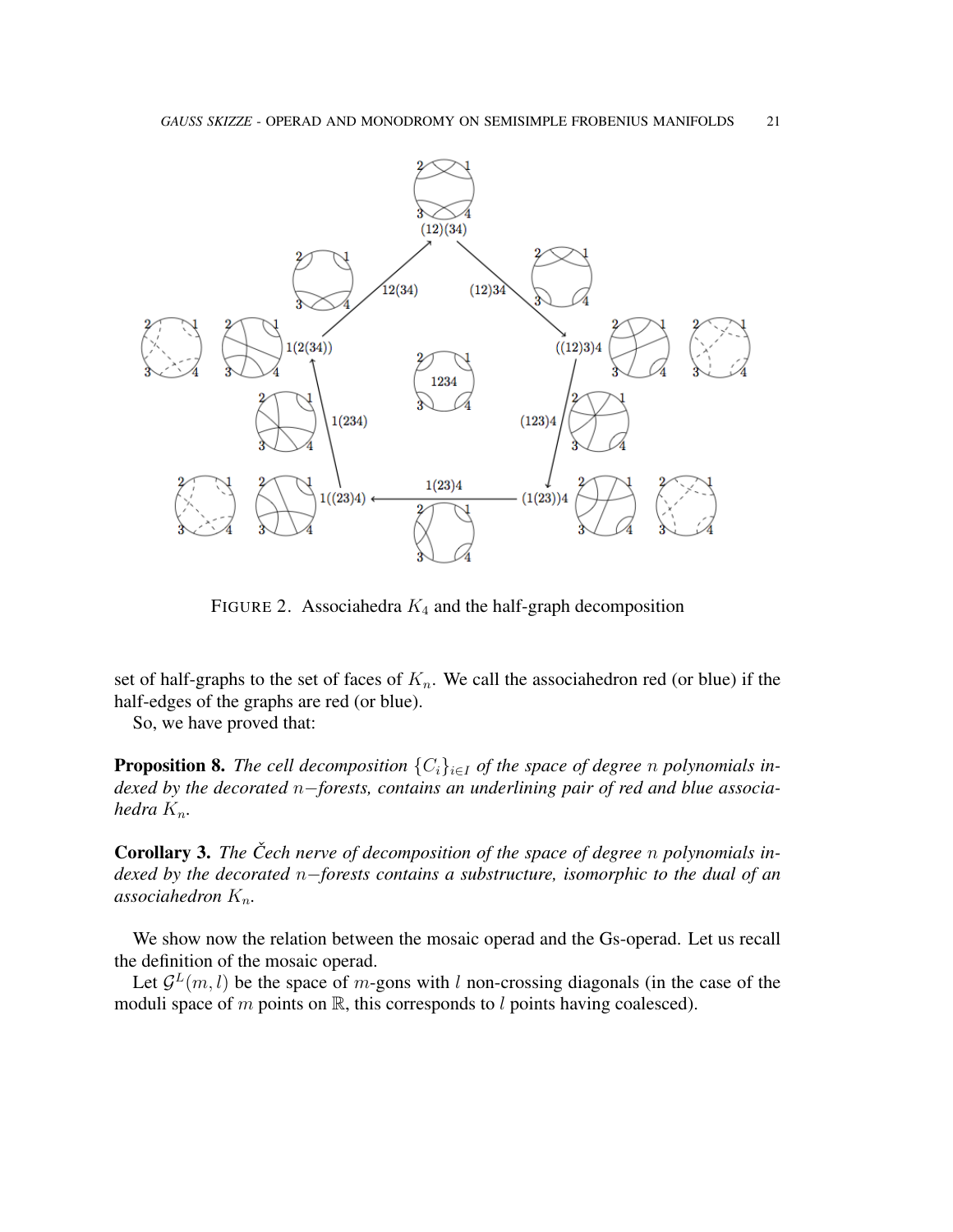**Definition 10.** [17] *Given*  $G \in \mathcal{G}^L(m, l)$  and  $G_i \in \mathcal{G}^L(n_i, k_i)$  *(where*  $1 \leq i \leq m$ *), there are composition maps*

$$
G\circ_{a_1,b_1}G_1\circ_{a_2,b_2}G_2\circ_{a_3,b_3}\dots\circ_{a_m,b_m}G_m\mapsto G_t,
$$

where  $G_t \in \mathcal{G}^L(-m+\sum n_i, m+l+\sum k_i)$ . The object  $G_t$  is obtained by gluing the side  $a_i$  of G along side  $b_i$  of  $G_i$ . The symmetric group acts on  $G_n$  by permuting the labelling of *the sides. These operations define the mosaic operad*  $\{G^L(n,k)\}.$ 

The relation between the *n*-gon and the associahedron  $K_{n-1}$  follows from [36] and has been mentioned in the above paragraphs.

We recall the following proposition:

**Proposition 9** ( [36], §5). *The dihedral group*  $D_n$  *acts as a group of a isometries on*  $K_{n-1}$ .

This relation to polygons, is particularly important because it enables the use of the mosaic operad structure on  $K_{n-1}$  and, therefore we can state that:

Proposition 10. *The structure of the Gs-operad contains a pair of red and blue mosaic operads.*

Remark 5. *A red (blue) mosaic operad means that it is an operadic structure for the red (blue) curves of Gs-op.*

*Proof.* Let us consider the decomposition for  $P^{-1}(\mathbb{R})$  and apply proposition 8. Each face of  $K_{n-1}$  is a product of lower dimensional associahedra( [17], prop 2.4.1). In general, a codimension  $k - 1$  face of the associahedron  $K_{m-1}$  will decompose as

$$
K_{n_1-1}\times\ldots K_{n_k-1}\hookrightarrow K_{m-1},
$$

where  $\sum n_i = m + 2(k - 1)$  and  $n_i \geq 3$ . This parallels the mosaic operad structure:

$$
G(n_1) \circ \dots \circ G(n_k) \mapsto G(m),
$$

where  $G(n_i)$  is an  $n_i$ -gon and  $G(m)$  is a m-gon, containing  $k-1$  non-intersecting diagonals in its interior. The glueing of sides is arbitrary. We proceed similarly for  $P^{-1}(\mathbb{R})$  and  $P^{-1}(i\mathbb{R})$ , so we have a pair of red and blue mosaic operads.

#### **REFERENCES**

- [1] V. J. Arnold, On some topological invariants of algebraic functions. Trudy Mosk. Matem. Obshch. 21, (1970), 27-46 (Russian). English transl. in Trans. Moscow Math. Soc. 21, (1970), 30-52.
- [2] V. I. Arnol'd, V. A. Vassiliev, V. V. Goryunov, and O. V. Lyashko, Singularities 1, Contemporary Problems in Mathematics. Basic Directions [in Russian], Vol. 6, VINITI, Moscow (1988); English transl. in EMS, Springer-Verlag, Berlin - New York - Heidelberg.
- [3] V. I. Arnol'd, V. A. Vassiliev, V. V. Goryunov, and O. V. Lyashko. Singularities 2, Contemporary Problems in Mathematics. Basic Directions [in Russian], Vol. 39, VINITI, Moscow (1989); English transl. in EMS, Springer-Verlag, Berlin - New York - Heidelberg.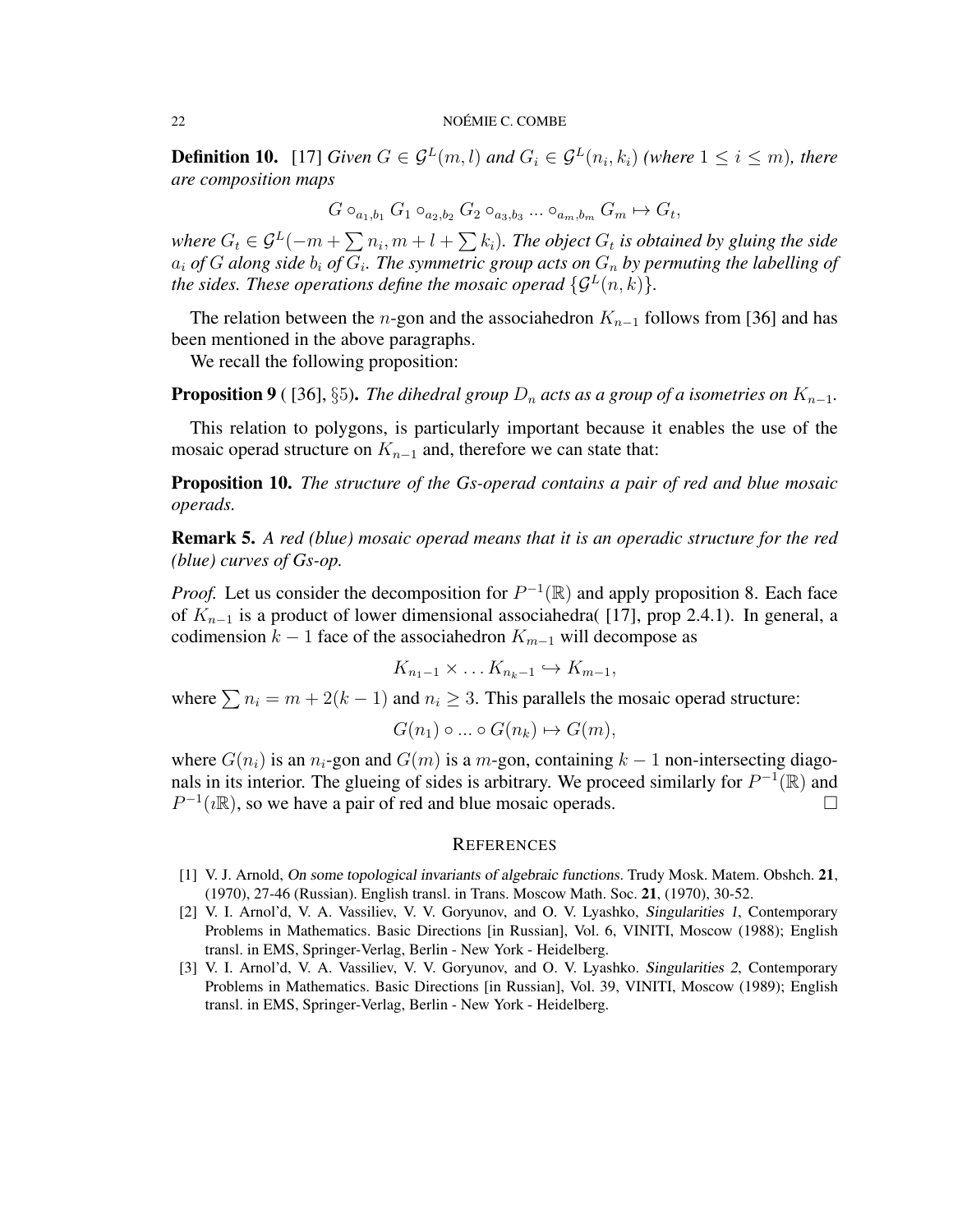- [4] S. Barannikov. On the space of real polynomials without multiple critical values. vol 26 , (1992), Issue 2, 84-98 .
- [5] A. Boardman, R. Vogt. Homotopy invariant algebraic structures on topological spaces, Lect. Notes in Math. 347, 1973.
	- Geometry & Topology Volume 7 (2003) 1001-1053
- [6] A. Bousfield. Cosimplicial resolutions and homotopy spectral sequences in model categories, Geometry & Topology Volume 7 (2003) 1001-1053
- [7] A K Bousfield, D M Kan. Homotopy Limits, Completions and Localizations, Lecture Notes in Mathematics, vol. 304, Springer-Verlag (1972)
- [8] S. Chmutov, S. Duzin, J. Mostovoy *. Introduction to Vassiliev knot invariants* Cambridge univ. press, (2012).
- [9] N.C. Combe. A new decomposition of a complement of the discriminant variety: application to the cohomology of braid groups PhD Thesis 2018.
- [10] N. Combe, *Cech cover of the complement of the discriminant variety, ˇ* Arxiv:1808.08411
- [11] N. Combe *Geometric invariants of the configuration space of* d *marked points on the complex plane,* Arxiv:1808.08207
- [12] N. Combe, Yu. I . Manin. Hidden symmetry of genus 0 modular operad and its stacky versions, MPIM 19-19 preprints.
- [13] N. Combe, Yu. I . Manin. Symmetries of genus zero modular operad. (submitted)
- [14] N. Combe, Yu. I . Manin. Hidden symmetry of genus 0 modular operad and its stacky versions. (submitted)
- [15] P. Deligne, Les immeubles des groupes de tresses généralises. Inv. math. 17 (1972), 273-302.
- [16] P. Deligne, D. Mumford The irreducibility of the space of curves of given genus Inv. math. 17 Publications Mathmatiques de l'IHES, Tome 36 (1969), p. 75-109.
- [17] S. Devadoss. Tesselations of moduli spaces and the mosaic operad, arXiv:math.AG/9807010v2.
- [18] M. Davis, T. Januszkiewicz, R. Scott. Nonpositive curvature of blow-ups, Selecta Math. 4 (1998) 491- 547.
- [19] B. Dubrovin. Geometry of 2D topological field theories InN: Springer LNM, 1620 (1996), 120-348.
- [20] P. Etingof, A. Henriques, J. Kamnitzer, EM. Rains. The cohomology ring of the real locus of the moduli space of stable curves of genus 0 with marked points, Annals of mathematics,  $171$ , n 2, (2010).
- [21] E. Fadell, L. Neuwirth, Configurations spaces. Math Scand, 10, (1962), 111-118.
- [22] W. Fulton R. MacPherson, Compactification of configuration spaces, Ann of maths 139, (1994) 183- 225.
- [23] C. F. Gauss, Werke. Band III. Georg Olm Verlag, Hildescheim, 1973.
- [24] E. Ghys. A singular mathematic promenade. ArXiv1612.06373v1, (2016).
- [25] E. Ghys. A singular mathematic promenade. Lyon ENS éditions, impr. 2017.
- [26] T. Goodwillie, J. Klein, M. Weiss. Spaces of smooth embeddings, disjunction and surgery Surveys on surgery theory, Vol. 2, 221?284, Ann. of Math. Stud., 149, Princeton Univ. Press, Princeton, NJ, 2001.
- [27] T. Goodwillie, M. Weiss. Embeddings from the point of view of immersion theory, II. Geom. Topol. 3 (1999), 103-118
- [28] A. Grothendieck. Esquisse d'un programme unpublished manuscript, 1984.
- [29] M. Kapranov. Chow quotients of Grassmanians I, Adv. in Sov. Maths 16 (1993) 29-110.
- [30] M. Kapranov. The permutoassociahedron, Maclane coherence theorem, and asymptotic zones for the KZ equations J. Pure App. Alg. 85 (1993) 119-142.
- [31] S. Keel. Intersection theory of moduli spaces of stable *n*-pointed curves Trans. Amer. Math. Soc. 330 (1992) 545-574.